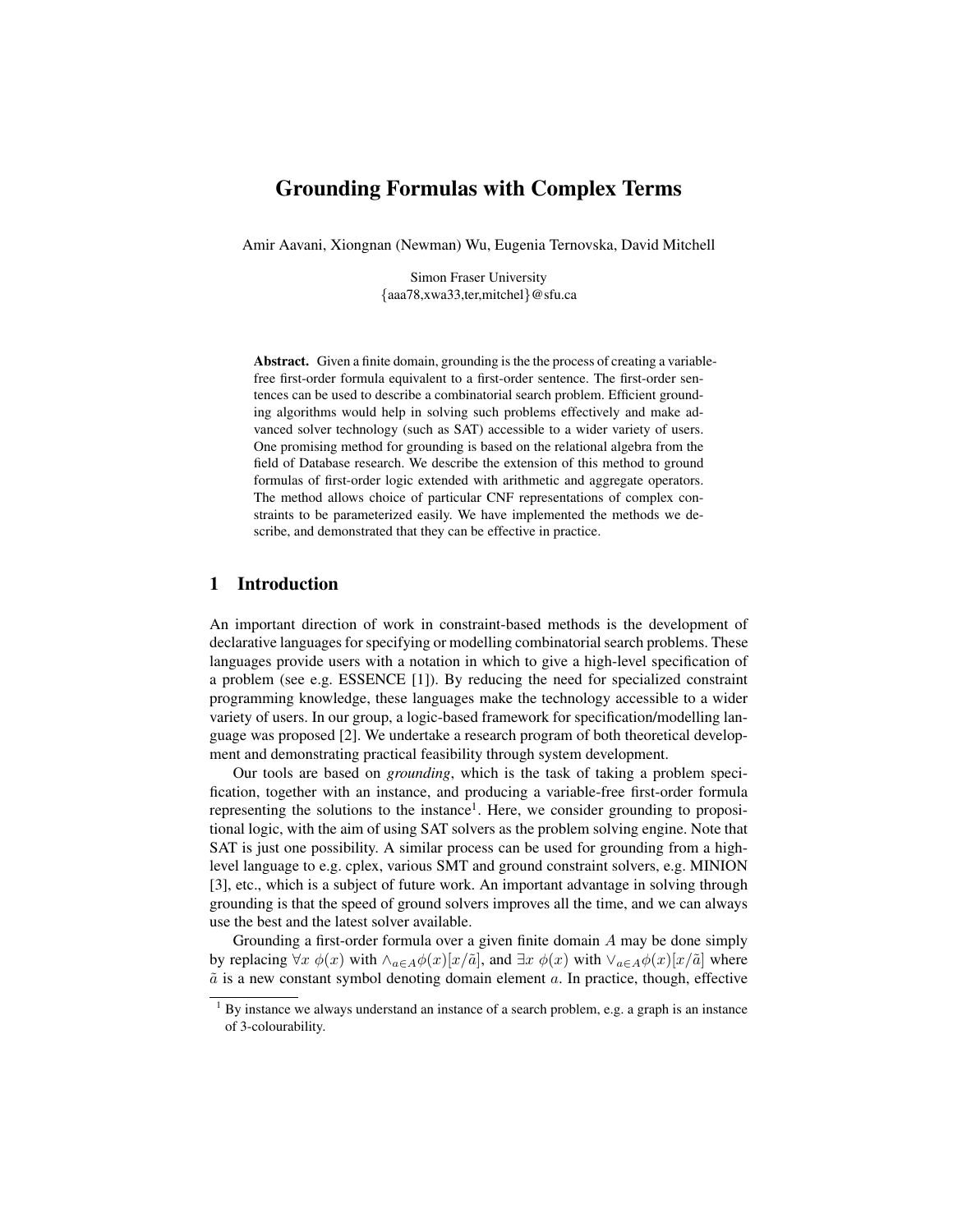grounding is not easy. Naive methods are too slow, and produce groundings that are too large and contain many redundant clauses.

One advantage of using a language based on classical logic is that first-order logic (FO) is equivalent to relational algebra, and therefore we could adapt database query optimization techniques for grounding. Our group is developing grounding technology based on a generalization of the relational algebra. Since correctness and completeness are assured by algebraic properties, it is practical to employ a wider range of algorithmic paradigms that is apparent with direct grounding methods. The basic method, for function-free FO, is defined in [4, 5], and a prototype implementation is described in [5]. A variety of extensions and refinements of the method are under development, including adaptation of database query techniques to increase performance. It is important to notice that we are solving a model expansion[5] problem which is very different from query evaluation process. In model expansion context, there are formulas and subformulas for which we do not know if they are true or false, while in query processing context, every formula can be evaluated as either true or false.

While there are many advantages of choosing mathematical logic as a foundation for a modelling language, there seem to be many obstacles for developing realistic modelling languages with practical features which are not a part of classical logic, e.g. for modelling languages which have arithmetic constructs and aggregate operations (such as Count, Max, Sum, etc.). In [6], the framework [2] was extended with arithmetic and aggregates. Here, we demonstrate the practicality of the approach by extending our relational algebra based algorithms to deal with arithmetic and aggregates.

An important element in the practice of SAT solving is the choice, when designing reductions, of "good" encodings into propositional logic of complex constraints. We describe our method for grounding of formulas containing aggregate operations in terms of "gadgets" which determine the actual encoding. The choice of the particular gadget can be under user control, or even made automatically at run time based on formula and instance properties. To illustrate, we describe three gadgets for the count operator.

Even within one specification, different occurrences of the same aggregate may be grounded differently, and this may vary from instance to instance. With well designed (possibly by machine learning methods) heuristics for such choices, we may be able to produce groundings that are more effective in practice than those a human could design by hand, except through an exceedingly labour-intensive process.

Before proceeding, let us remark that the point of this work does not hinge on whether the best way to handle certain aggregates is by reduction to SAT or natively. Whenever high-level specifications are used together with high-performance solvers, there will be constraints in specifications that are not handled natively by the solvers. This work is part of a research program to develop effective techniques for this purpose.

Our main contributions are:

- 1. We presented an algorithm which can be used to ground specifications having different kinds of terms, e.g., aggregates, expansion/instance functions, arithmetics.
- 2. We enriched our language with aggregates, designed and developed an engine which can convert the these constructs to CNF. To do so, we have used some oracles which we call them gadgets.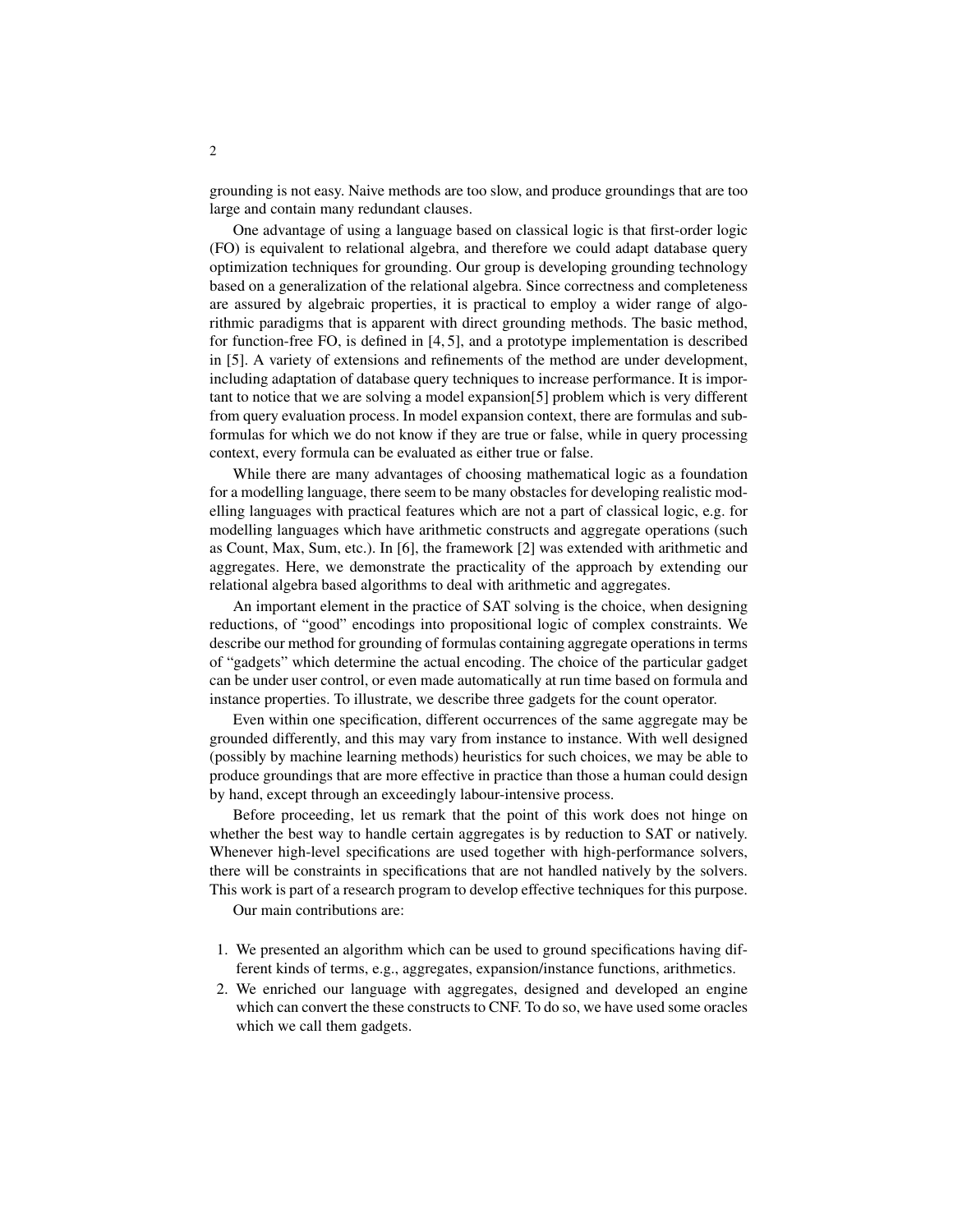3. We defined the notion of answer to terms and modify the previous grounding algorithm to be able to work with this new concept.

## 2 Background

We formalize combinatorial search problems in terms of the logical problem of *model expansion (MX)*, defined here for an arbitrary logic  $\mathcal{L}$ .

Definition 1 (MX). *Given an* L*-sentence* φ*, over the union of disjoint vocabularies* σ *and* ε*, and a finite structure* A *for vocabulary* σ*, find a structure* B *that is an expansion of A to*  $\sigma \cup \varepsilon$  *such that*  $\mathcal{B} \models \phi$ *.* 

In this paper,  $\phi$  is a problem specification formula, and is fixed for each search problem. A always denotes a finite  $\sigma$ -structure, called the instance structure,  $\sigma$  is the instance vocabulary, and  $\varepsilon$  the expansion vocabulary.

*Example 1.* The following formula  $\phi$  of first order logic constitutes a specification for Graph 3-Colouring:

 $\forall x \left[ (R(x) \vee B(x) \vee G(x)) \right] \wedge$  $\forall x \neg [(R(x) \land B(x)) \lor (R(x) \land G(x)) \lor (B(x) \land G(x))] \land$  $\forall x \forall y \left[ (E(x, y) \vee E(y, x)) \supset (\neg (R(x) \wedge R(y)) \wedge \neg (B(x) \wedge B(y)) \wedge \neg (G(x) \wedge G(y))) \right]$ 

An instance is a structure for vocabulary  $\sigma = \{E\}$ , i.e., a graph  $\mathcal{A} = \mathcal{G} = (V; E)$ . The task is to find an expansion B of A that satisfies  $\phi$ :

$$
\underbrace{\overbrace{(V; E^{\mathcal{A}}, R^{\mathcal{B}}, B^{\mathcal{B}}, G^{\mathcal{B}})}_{\mathcal{B}}}\models \phi.
$$

Interpretations of the expansion vocabulary  $\varepsilon = \{R, B, G\}$ , for structures B that satisfy  $\phi$ , are proper 3-colourings of  $\mathcal{G}$ .

The grounding task is to produce a ground formula  $\psi = Gnd(\phi, \mathcal{A})$ , such that models of  $\psi$  correspond to solutions for instance A. Formally, to ground we bring domain elements into the syntax by expanding the vocabulary with a new constant symbol for each element of the domain. For domain A, the domain of structure  $\mathcal{A}$ , we denote the set of such constants by  $\tilde{A}$ . In practice, the ground formula should contain no occurrences of the instance vocabulary, in which case we call it reduced.

**Definition 2** (Reduced Grounding for MX). *Formula*  $\psi$  *is a* reduced grounding of *formula*  $\phi$  *over*  $\sigma$ *-structure*  $\mathcal{A} = (A; \sigma^{\mathcal{A}})$  *if* 

- *1)*  $\psi$  *is a ground formula over*  $\varepsilon \cup A$ *, and*
- *2*) for every expansion structure  $B = (A; \sigma^A, \varepsilon^B)$  over  $\sigma \cup \varepsilon$ ,  $B \models \phi$  iff  $(B, \tilde{A}^B) \models \psi$ , where  $\tilde{A}^B$  *is the standard interpretation of the new constants*  $\tilde{A}$ *.*

**Proposition 1.** Let  $\psi$  be a reduced grounding of  $\phi$  over  $\sigma$ -structure A. Then A can be *expanded to a model of*  $\phi$  *iff*  $\psi$  *is satisfiable.*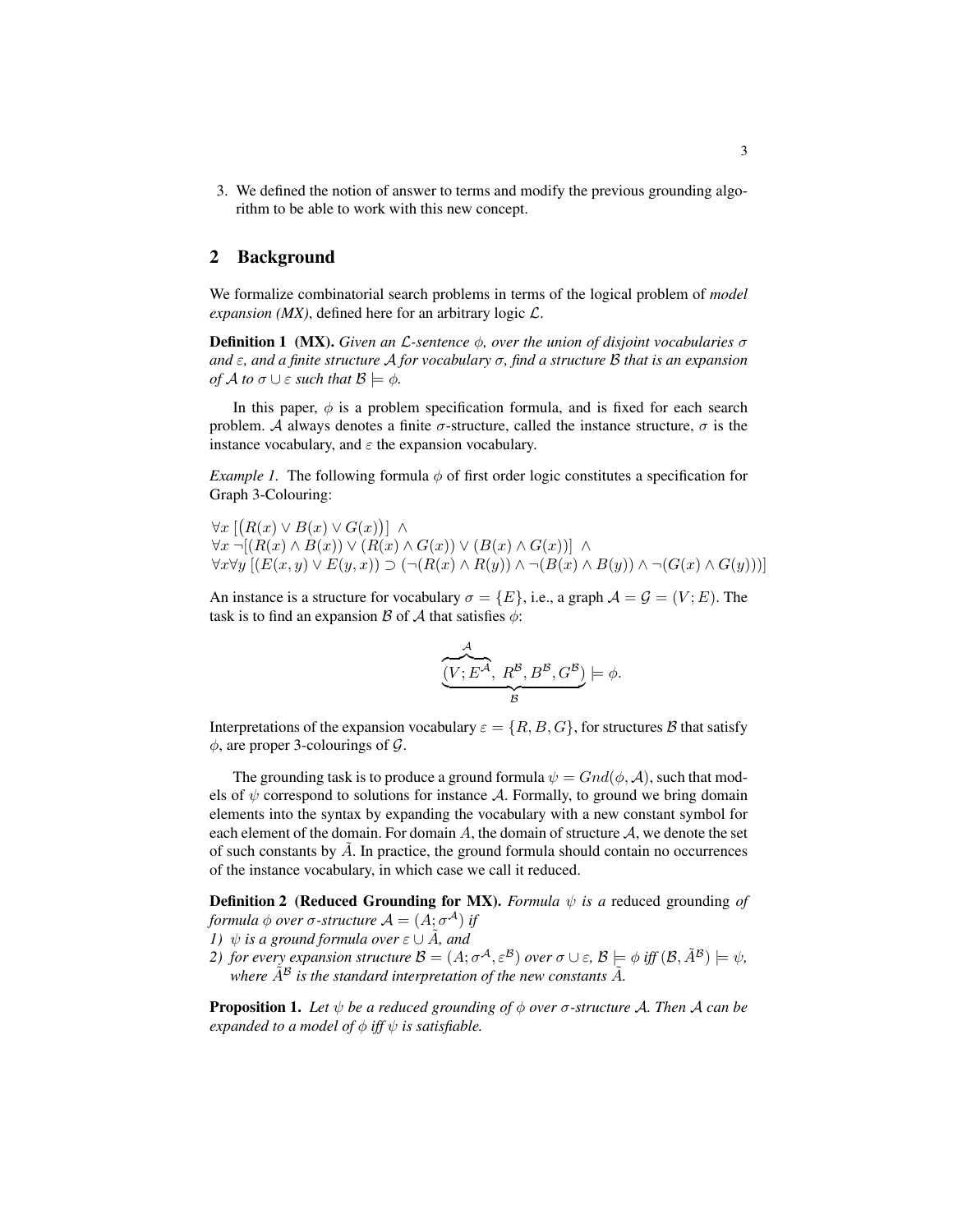Producing a reduced grounding with respect to a given structure  $A$  can be done by an algorithm that, for each fixed FO formula, runs in time polynomial in the size of A. Such a grounding algorithm implements a polytime reduction to SAT for each NP search problem. Simple grounding algorithms, however, do not reliably produce groundings for large instances of interesting problems fast enough in practice.

Grounding for MX is a generalization of query answering. Given a structure (database) A, a boolean query is a formula  $\phi$  over the vocabulary of A, and query answering is equivalent to evaluating whether  $\phi$  is true, i.e.,  $\mathcal{A} \models \phi$ . For model expansion,  $\phi$  has some additional vocabulary beyond that of  $A$ , and producing a reduced grounding involves evaluating out the instance vocabulary, and producing a ground formula representing the possible expansions of  $A$  for which  $\phi$  is true.

The grounding algorithms in this paper construct a grounding by a bottom-up process that parallels database query evaluation, based on an extension of the relational algebra. For each sub-formula  $\phi(\bar{x})$  with free variables  $\bar{x}$ , we call the set of reduced groundings for  $\phi$  under all possible ground instantiations of  $\bar{x}$  *an answer to*  $\phi(\bar{x})$ . We represent answers with tables on which an extended algebra operates.

An X-relation is a  $k$ -ary relation associated with a  $k$ -tuple of variables X, representing a set of instantiations of the variables of X. It is a central notion in databases. In extended X-relations, introduced in [7], each tuple  $\gamma$  is associated with a formula  $\psi$ . For convenience, we use  $\top$  and  $\bot$  as propositional formulas which are always true and, respectively, false.

**Definition 3** (extended X-relation; function  $\delta_{\mathcal{R}}$ ). Let A be a domain, and X a tuple *of variables with*  $|X| = k$ *. An* extended X-relation R *over* A *is a set of pairs*  $(\gamma, \psi)$  *s.t. 1*)  $\gamma: X \to A$ *, and* 

*2)*  $\psi$  *is a formula, and* 

*3*) if  $(\gamma, \psi) \in \mathcal{R}$  and  $(\gamma, \psi') \in \mathcal{R}$  then  $\psi = \psi'$ .

*The* function  $\delta_{\mathcal{R}}$  represented by  $\mathcal R$  *is a mapping from k-tuples*  $\gamma$  *of elements of the domain* A *to formulas, defined by:*

$$
\delta_{\mathcal{R}}(\gamma) = \begin{cases} \psi & \text{if } (\gamma, \psi) \in \mathcal{R}, \\ \bot & \text{if there is no pair } (\gamma, \psi) \in \mathcal{R}. \end{cases}
$$

For brevity, we sometimes write  $\gamma \in \mathcal{R}$  to mean that there exists  $\psi$  such that  $(\gamma, \psi) \in \mathcal{R}$ . We also sometimes call extended X-relations simply tables. To refer to X-relations for some concrete set  $X$  of variables, rather than in general, we write  $X$ -relation.

**Definition 4** (answer to  $\phi$  wrt A). Let  $\phi$  be a formula in  $\sigma \cup \varepsilon$  with free variables X, A *a* σ*-structure with domain* A*, and* R *an extended* X*-relation over* A*. We say* R *is* an answer to  $\phi$  wrt *A if for any*  $\gamma$  :  $X \to A$ *, we have that*  $\delta_{\mathcal{R}}(\gamma)$  *is a reduced grounding of* φ[γ] *over* A*. Here,* φ[γ] *denotes the result of instantiating free variables in* φ *according to* γ*.*

Since a sentence has no free variables, the answer to a sentence  $\phi$  is a zero-ary extended X-relation, containing a single pair  $(\langle \rangle, \psi)$ , associating the empty tuple with formula  $\psi$ , which is a reduced grounding of  $\phi$ .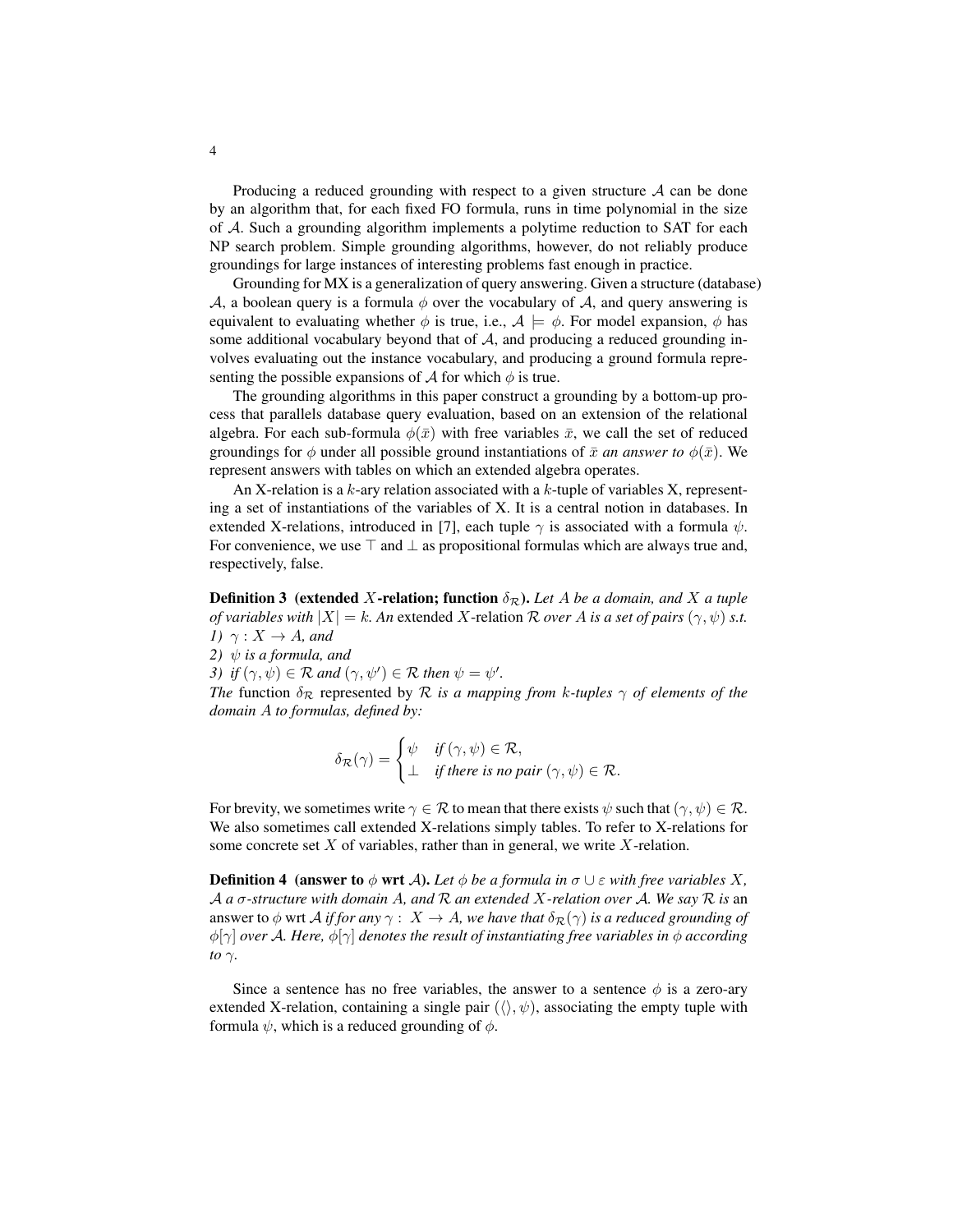*Example 2.* Let  $\sigma = \{P\}$  and  $\varepsilon = \{E\}$ , and let A be a  $\sigma$ -structure with  $P^{\mathcal{A}} =$  $\{(1, 2, 3), (3, 4, 5)\}.$  The following extended relation R is an answer to  $\phi_1 \equiv P(x, y, z) \wedge \phi_2$  $E(x, y) \wedge E(y, z)$ :

| x  y  z |  |                              |
|---------|--|------------------------------|
|         |  | $1 2 3 E(1,2) \wedge E(2,3)$ |
|         |  | $3 4 5 E(3,4) \wedge E(4,5)$ |

Observe that  $\delta_{\mathcal{R}}(1,2,3) = E(1,2) \wedge E(2,3)$  is a reduced grounding of  $\phi_1[(1,2,3)] =$  $P(1, 2, 3) \wedge E(1, 2) \wedge E(2, 3)$ , and  $\delta_{\mathcal{R}}(1, 1, 1) = \bot$  is a reduced grounding of  $\phi_1[(1, 1, 1)]$ . The following extended relation is an answer to  $\phi_2 \equiv \exists z \phi_1$ :

| x y |                             |
|-----|-----------------------------|
|     | $1 2 E(1,2) \wedge E(2,3) $ |
|     | $3 4 E(3,4) \wedge E(4,5) $ |

Here,  $E(1,2) \wedge E(2,3)$  is a reduced grounding of  $\phi_2[(1,2)]$ . Finally, the following represents an answer to  $\phi_3 \equiv \exists x \exists y \phi_2$ , where the single formula is a reduced grounding of  $\phi_3$ .

| $[E(1,2) \wedge E(2,3)] \vee [E(3,4) \wedge E(4,5)]$ |
|------------------------------------------------------|

The relational algebra has operations corresponding to each connective and quantifier in FO, as follows: complement (negation); join (conjunction); union (disjunction), projection (existential quantification); division or quotient (universal quantification). Following [7, 5], we generalize each to extended X-relations as follows.

Definition 5 (Extended Relational Algebra). *Let* R *be an extended* X*-relation and* S *an extended* Y *-relation, both over domain* A*.*

- *1.*  $\neg R$  *is the extended* X-relation  $\neg R = \{(\gamma, \psi) | \gamma : X \to A, \delta_R(\gamma) \neq \top, \text{ and } \psi = \emptyset\}$  $\neg \delta_{\mathcal{R}}(\gamma)$ }
- 2.  $\mathcal{R} \bowtie \mathcal{S}$  *is the extended*  $X \cup Y$ *-relation*  $\mathcal{R} \bowtie \mathcal{S} = \{(\gamma, \psi) \mid \gamma : X \cup Y \to A, \gamma |_{X} \in \mathcal{S} \}$  $\mathcal{R}, \gamma|_Y \in \mathcal{S}, \text{ and } \psi = \delta_{\mathcal{R}}(\gamma|_X) \wedge \delta_{\mathcal{S}}(\gamma|_Y) \};$
- *3.*  $\mathcal{R} \cup \mathcal{S}$  *is the extended*  $X \cup Y$ *-relation*  $\mathcal{R} \cup \mathcal{S} = \{(\gamma, \psi) \mid \gamma | X \in \mathcal{R} \text{ or } \gamma | Y \in \mathcal{S} \}$ S, and  $\psi = \delta_{\mathcal{R}}(\gamma | X) \vee \delta_{\mathcal{S}}(\gamma | Y)$ .
- *4. For*  $Z \subseteq X$ *, the* Z-projection of R*, denoted by*  $\pi_Z(\mathcal{R})$ *, is the extended* Z-relation  $\{(\gamma', \psi) \mid \gamma' = \gamma | z \text{ for some } \gamma \in \mathcal{R} \text{ and } \psi = \bigvee_{\{\gamma \in \mathcal{R} | \gamma' = \gamma | z\}} \delta_{\mathcal{R}}(\gamma) \}.$
- *5. For*  $Z \subseteq X$ *, the*  $Z$ -quotient *of*  $R$ *, denoted by*  $d_Z(R)$ *, is the extended*  $Z$ -relation  $\{(\gamma', \psi) \mid \forall \gamma(\gamma : X \to A \land \gamma|_Z = \gamma' \Rightarrow \gamma \in \mathcal{R})\}$ , and  $\psi = \bigwedge_{\{\gamma \in \mathcal{R} \mid \gamma' = \gamma|_Z\}} \delta_{\mathcal{R}}(\gamma)\}.$

To ground using this algebra, we apply the algebra inductively on the structure of the formula, just as the standard relational algebra may be applied for query evaluation. We define the answer to atomic formula  $P(\bar{x})$  as follows. If P is an instance predicate, the answer to P is the set of tuples  $(\bar{a}, \top)$ , for  $\bar{a} \in P^{\mathcal{A}}$ . If P is an expansion predicate, the answer is the set of all pairs  $(\bar{a}, P(\bar{a}))$ , where  $\bar{a}$  is a tuple of elements from the domain A. Correctness of the method then follows, by induction on the structure of the formula, from the following proposition.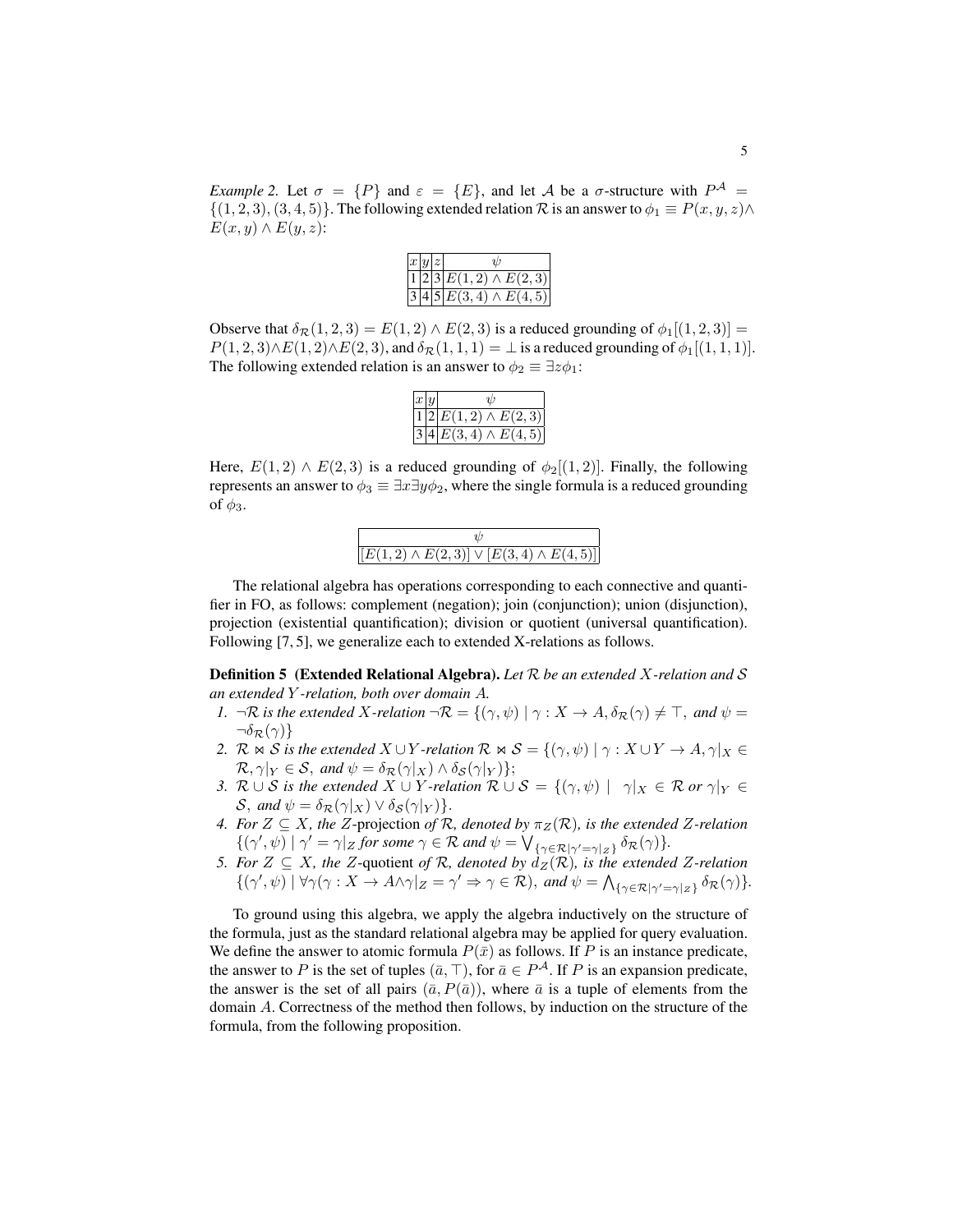**Proposition 2.** *Suppose that*  $\mathcal R$  *is an answer to*  $\phi_1$  *and*  $\mathcal S$  *is an answer to*  $\phi_2$ *, both with respect to (wrt) structure* A*. Then*

- *1.*  $\neg R$  *is an answer to*  $\neg \phi_1$  *wrt A;*
- *2.*  $\mathcal{R} \bowtie \mathcal{S}$  *is an answer to*  $\phi_1 \wedge \phi_2$  *wrt*  $\mathcal{A}$ *;*
- *3.*  $\mathcal{R} \cup \mathcal{S}$  *is an answer to*  $\phi_1 \vee \phi_2$  *wrt*  $\mathcal{A}$ *;*
- *4. If* Y *is the set of free variables of*  $\exists \overline{z} \phi_1$ *, then*  $\pi_Y(\mathcal{R})$  *is an answer to*  $\exists \overline{z} \phi_1$  *wrt* A.
- *5. If* Y *is the set of free variables of*  $\forall \overline{z} \phi_1$ *, then*  $d_Y(\mathcal{R})$  *is an answer to*  $\forall \overline{z} \phi_1$  *wrt* A*.*

The straightforward proof for cases 1, 2 and 4 is given in [7]; the other cases follow easily.

The answer to an atomic formula  $P(\bar{x})$ , where P is from the expansion vocabulary, is formally a universal table, but in practice we may represent this table implicitly and avoid explicitly enumerating the tuples. As operations are applied, some subset of columns remain universal, while others do not. Again, those columns which are universal may be represented implicitly. This could be treated as an implementation detail, but the use of such implicit representations dramatically affects the cost of operations, and so it is useful to further generalize our extended X-relations. Following [5], we call the variables which are implicitly universal "hidden" variables, as they are not represented explicitly in the tuples, and the other variables "explicit" variables.

**Definition 6** (Extended Hidden X-Relation  $\mathcal{R}_Y$ ;  $\delta_{\mathcal{R}_Y}$ ). Let  $X, Y$  be tuples of vari*ables, with*  $Y \subseteq X$  *(when viewed as sets), and*  $|X| = k$ *. An extended hidden* X-relation  $\mathcal{R}_Y$  *is a set of tuples*  $(\gamma, \psi)$  *s.t.* 

*1)*  $\gamma: X \ Y \to A$ *, and 2)*  $\psi$  *is a formula, and 3*) if  $(\gamma, \psi) \in \mathcal{R}_Y$  and  $(\gamma, \psi') \in \mathcal{R}_Y$ , then  $\psi = \psi'$ . *The function*  $\delta_{\mathcal{R}_Y}$  represented by  $\mathcal{R}_Y$  is a mapping from k-tuples  $\gamma'$  of elements of the *domain* A *to formulas, defined by*

$$
\delta_{\mathcal{R}_Y}(\gamma') = \begin{cases} \psi & \text{if } (\gamma' \mid_{X \setminus Y}, \psi) \in \mathcal{R}, \\ \perp & \text{if there is no pair } (\gamma' \mid_{X \setminus Y}, \psi) \in \mathcal{R}. \end{cases}
$$

So, an extended hidden X-relation  $\mathcal{R}_Y$  is a compact representation of an extended X-relation by an extended  $X\Y$ -relation, which may be used whenever the columns for variables of Y are universal. If  $X = Y$ , we have a compact representation of a universal relation; if  $Y = \emptyset$ , we have a normal extended X-relation.

All the operations of the algebra generalize easily. The hidden variables technique does not alter the semantics of the operations. Henceforth, the term table may denote either an extended X-relation or a hidden extended X-relation.

#### 2.1 FO MX with Arithmetic

In this paper, we are concerned with specifications written in FO extended with arithmetic and aggregate operators. Informally, we assume that the domain of any instance structure is N, and that arithmetic operators have their standard meanings. Details of aggregate operators need to be specified, but these also behave according to our normal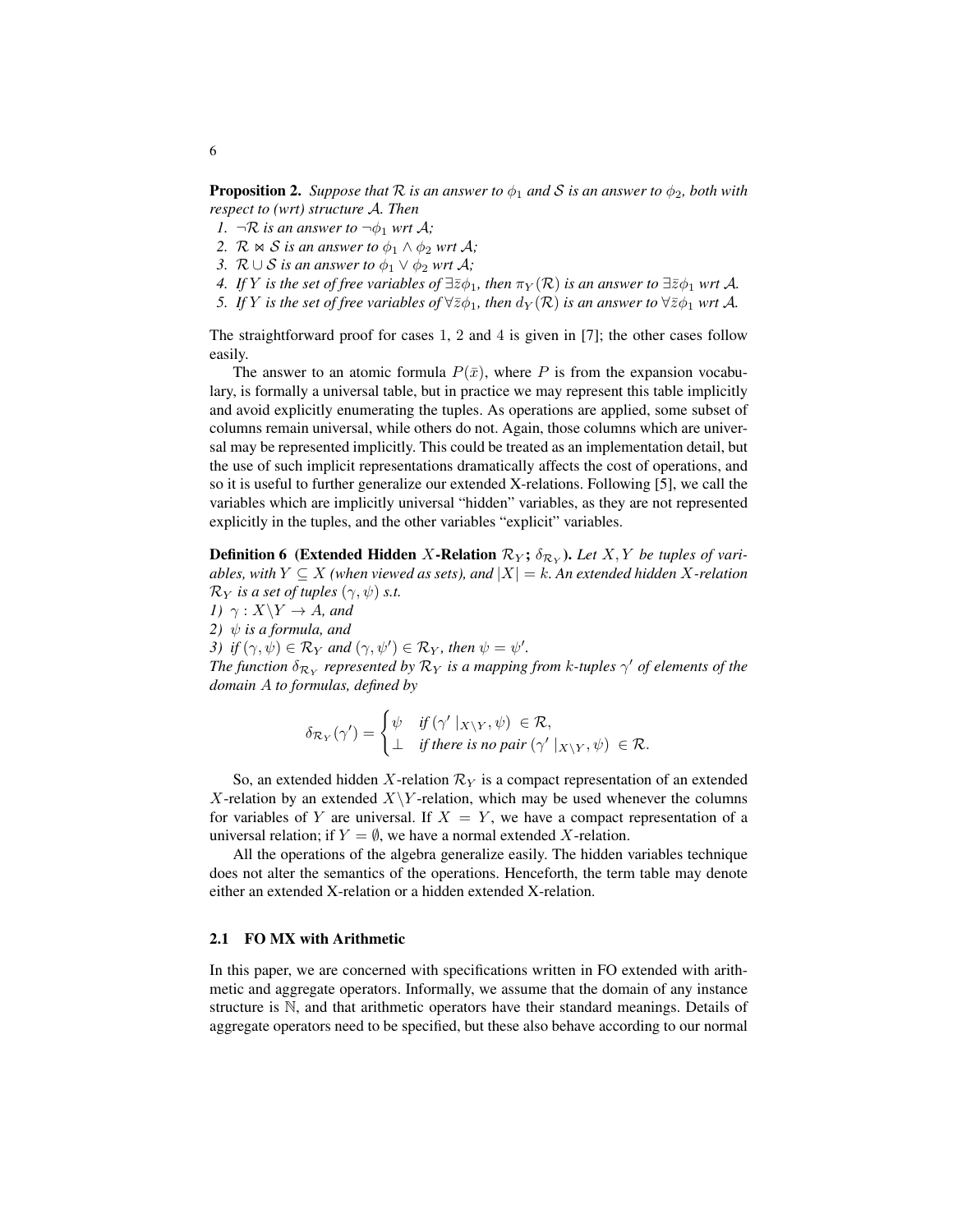intuitions. Quantified variables and the range of instance functions must be restricted to finite subsets of the integers, and possible interpretations of expansion predicates and expansion functions must be restricted to a finite domain of N, as well. This can be done by employing a multi-sorted logic in which all sorts are required to be finite subsets of N, or by requiring specification formulas to be written in a certain "guarded" form.

In [6], these intuitions are formalized using the concepts of embedded structures and double-guarded logics. There, it is shown that MX specifications in FO extended with arithmetic and aggregates, as used in the present paper, can express exactly the problems in NP restricted to "small cost" structures, in which numbers are restricted to not be extremely large. Exact details are unimportant for this paper. In the rest of this paper, we assume that all variables are ranging over the finite domain<sup>2</sup>  $T \subset \mathbb{N}$  and  $\phi(t_1(\bar{x}), \cdots, t_k(\bar{x}))$  is a short-hand for

$$
\exists y_1, \cdots, y_k : y_1 = t_1(\bar{x}) \land \cdots y_k = t_k(\bar{x}) \land \phi(y_1, \cdots, y_k)
$$

Under these assumptions, we do not need to worry about the interpretation of predicates and functions outside T.

Syntax and Semantics of Aggregate Operators In this section, we may use evaluation for formulas with expansion predicates. What we mean by evaluating a formula, which has expansion predicates, as true is that there is a solution for the whole specification which satisfies the given formula, too. Also, for sake of representation, we may use  $\phi[\bar{a}, \bar{z_2}]$  as a short-hand for  $\phi(\bar{z_1}, \bar{z_2})[\bar{z_1}/\bar{a}]$ . We defined the following aggregates terms in this paper:

- $Count_{\bar{x}}\{\phi(\bar{x}, \bar{y})\}\text{, for any instantiation } \bar{b} \text{ for } \bar{y}\text{, denotes the number of tuples } \bar{a} \text{ for }$ which  $\phi[\bar{a}, b]$  is true;
- $Max_{\bar{x}} {t(\bar{x}, \bar{y}) : \phi(\bar{x}, \bar{y}); d_M}$ , for any instantiation  $\bar{b}$  for  $\bar{y}$ , denotes the maximum value obtained by  $t[\bar{a}, \bar{b}]$  over all instantiations  $\bar{a}$  for  $\bar{x}$  for which  $\phi[\bar{a}, \bar{b}]$  is true, or d if there are none. In fact,  $d_M$  is the default value of Max aggregate which is returned whenever all conditions are evaluated as false. We have implemented a more general form of Max aggregate in which the default value can be a general term, but for sake of explanation, we present a special case where the default value is a constant.
- $Min_{\bar{x}}\{t(\bar{x}, \bar{y}) : \phi(\bar{x}, \bar{y}); d_m\}$  is defined dually to Max.
- $Sum_{\bar{x}}\{t(\bar{x}, \bar{y}) : \phi(\bar{x}, \bar{y})\}$ , for any instantiation  $\bar{b}$  of  $\bar{y}$ , denotes 0 plus the sum of all values  $t[\bar{a}, \bar{b}]$  across all instantiations  $\bar{a}$  for  $\bar{x}$  for which  $\phi[\bar{a}, \bar{b}]$  is true.

We tried to define the semantics for aggregates very similar to what we have in SQL, but SQL has a special value, *NULL*, which cannot be modelled in propositional logic. The default value in Min and Max aggregates is used to make all terms/functions total.

Throughout the paper, we use  $\sigma$ ,  $\varepsilon$  and  $\nu$ , to denote instance, expansion vocabularies, and the vocabulary of the "background structure" of the natural numbers, respectively. Here, we assume the background structure consists of  $\{ =, < +, -, \times, Count, Max, Min, Sum\}$ and a constant symbol for each natural number.

 $2 \text{ A more general version, where each variable may have its own domain, is implemented, but is}$ more complex to explain.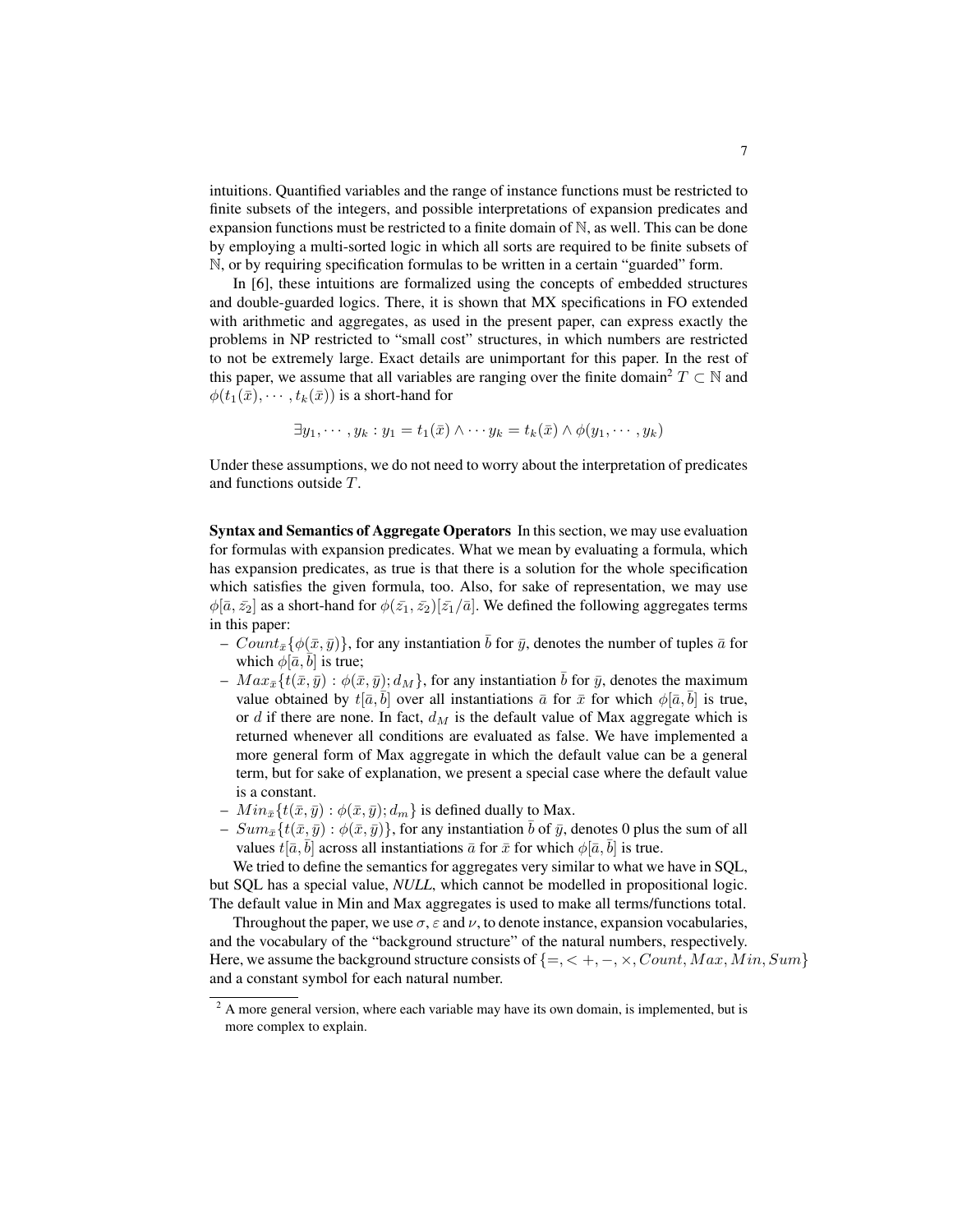### 3 Evaluating Out Arithmetic and Instance Functions

The relational algebra-based grounding algorithm, described in Section 2, is designed for the relational (function-free) case. Below, we extend it to the case where arguments to atomic formulas may be complex terms. In this section, we present a simple method for the special case where functions do not contain expansion predicates, so can be evaluated purely in terms of the instance structure.

Recall that an answer to a sub-formula  $\phi(X)$  of a specification is an extended Xrelation R. If  $|X| = k$ , then the tuples of R have arity k. Now, consider an atomic formula whose arguments are terms containing instance functions and arithmetic operations, for example  $P(x + y)$ . This formula is equivalent to the formula  $\phi = \exists z(z =$  $x+y\wedge P(z)$ ). Although we have not discussed handling of the sub-formula  $z = x+y$ , it is apparent that the answer to  $\phi$ , which has free variables  $\{x, y\}$ , is an extended  $\{x, y\}$ relation R.

One possibility for R is the set of all pairs  $(\langle a, b \rangle, \psi)$  such that  $a + b$  is in the interpretation of P. To modify the grounding algorithm of previous sub-section, we revise the base cases of definition as follows.

Definition 7 (Base Cases for Atoms with Evaluated Terms). *For an atomic formula*  $\phi = P(t_1, \dots, t_n)$  with terms  $t_1 \dots t_n$  and free variables X, use the following extended *X*-relation (which is an answer to  $\phi$  wrt  $\mathcal{A}$ ):

- *1. if P* is an instance predicate,  $\{(\gamma, \top) | \mathcal{A} \models P(t_1, \dots t_n)[\gamma] \}$
- 2. *if P is*  $t_1(\bar{x}) \odot t_2(\bar{x})$ *, where*  $\odot \in \{=, <\}, \{(\gamma, \top) \mid A \models t_1 \odot t_2[\gamma]\}$
- *3. if P* is an expansion predicate,  $\{(\gamma, P(a_1, \ldots a_n)) \mid A \models (t_1 = a_1, \ldots t_n = a_n)\}$  $a_n$ )[ $\gamma$ ]}

Terms involving aggregate operators, provided the formula argument to that operator contains only instance predicates and functions with a given interpretation, can also be evaluated out in this way. The base case from the definition above is implemented and can be used in the absence of aggregates which contain expansion predicates.

## 4 Answers to Terms

Terms involving expansion functions or predicates, including aggregate terms involving expansion predicates, can only be evaluated with respect to a particular interpretation of those expansion predicates. Thus, they cannot be evaluated out during grounding as in Section 3 and must be represented in the ground formula.

In this section, we further extend the base cases of our relational algebra based grounding method to handle atomic formulas with terms that cannot be evaluated out. The key idea is to introduce a notion of an answer to a term. The new base cases then construct an answer to the atom from the answers to the terms which are its arguments. The terms we allow here include arithmetic expressions, expansion functions, expansion predicates, and aggregate operators involving these as well. As an example for aggregates, in N-Queen problem, the condition  $\text{Max}_r$ {Count<sub>c</sub>{ $Q(r, c)$ } :  $\top$ ; 0}  $\leq 1$ expresses that there should be at most one queen in each row.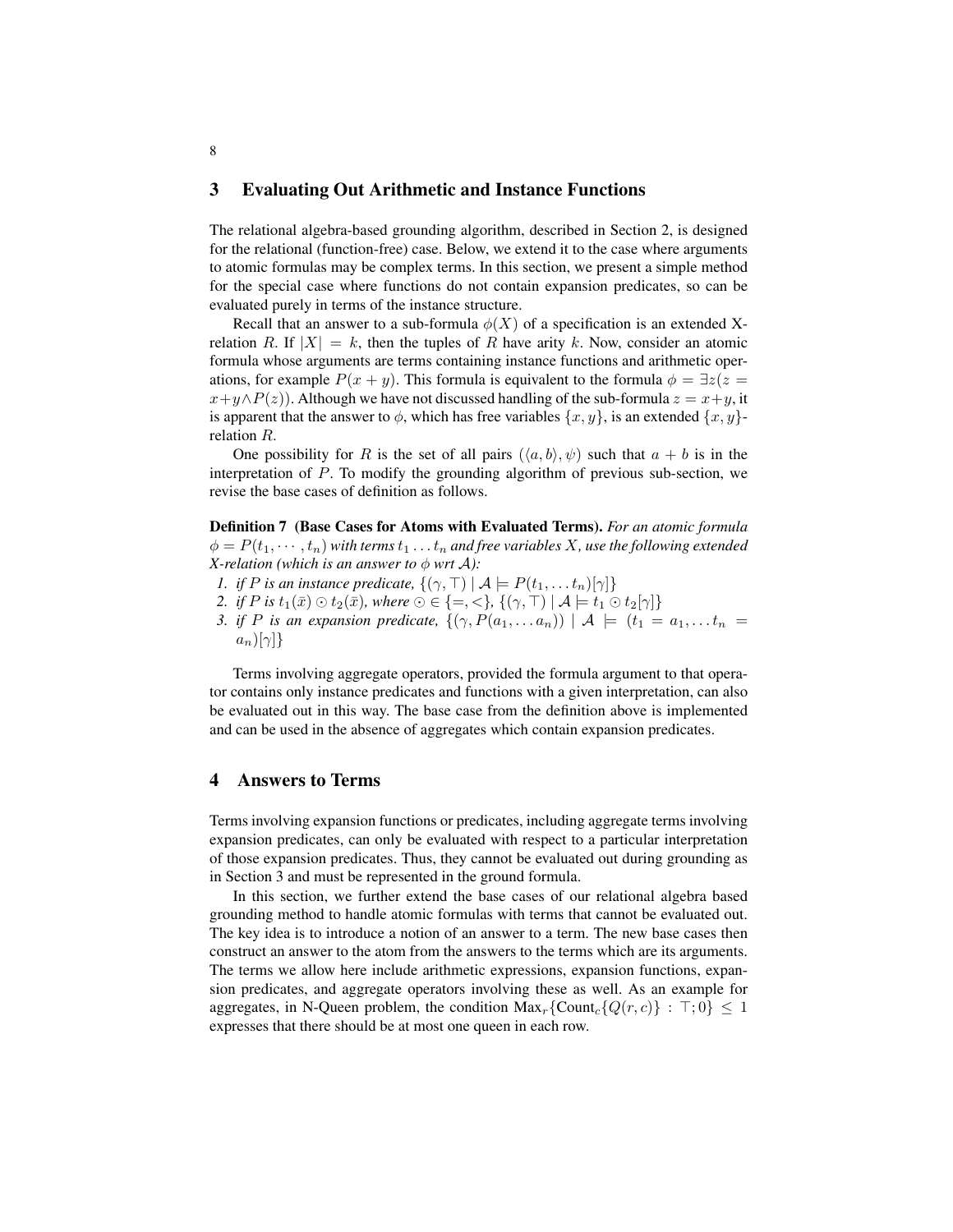It will be convenient to use the following representation of extended relations. Let t be a term over  $\sigma \cup \varepsilon \cup \nu$  with free variables X, and A a  $\sigma$ -structure. Let R be a pair  $(\alpha_{\mathcal{R}}, \beta_{\mathcal{R}})$  such that  $\alpha_{\mathcal{R}}$  is a finite subset of N, and  $\beta_{\mathcal{R}}$  is a function mapping each element  $a \in \alpha_{\mathcal{R}}$  to an extended X-relation  $\beta_{\mathcal{R}}(a)$ .

Intuitively,  $\alpha_{\mathcal{R}}$  is the set of all possible values that a given term  $t(\bar{X})$  may take,  $\beta_{\mathcal{R}}(a)$  is table representing all instantiations of t under which it evaluates to a. We sometimes use  $\mathcal{R}_a$  as a shorthand to  $\beta_{\mathcal{R}}(a)$ . We define  $\beta_{\mathcal{R}}(a) = \emptyset$  for  $a \notin \alpha_{\mathcal{R}}$ . Recall that we defined  $\delta_{\mathcal{R}}(\gamma)$  to be a iff  $(\gamma, a) \in \mathcal{R}$ . We may also use  $\delta_R(\gamma, n)$  and  $\delta_{\beta_{\mathcal{R}}(n)}(\gamma)$ interchangeably.

**Definition 8** (Answer to term t wrt A). We say that  $\mathcal{R} = (\alpha_{\mathcal{R}}, \beta_{\mathcal{R}})$  is an answer to *term* t *wrt* A *if, for every*  $a \in \alpha_R$ *, the extended* X-relation  $\beta_R(a)$  *is an answer to the formula*  $(t = a)$  *wrt* A, and for every  $a \notin \alpha_R$ , the formula  $(t = a)$  is not satisfiable wrt A*.*

*Example 3.* Let  $\psi(x, y) = P(x + f(y))$  where domain of both x and y are  $\{0, ..., 2\}$ ,  $\sigma = \{P, f\}$ . Let A be a  $\sigma$ -structure with  $P^A = \{1\}$  and  $f^A = \{(0 \mapsto 1), (1 \mapsto$ 0),  $(2 \mapsto 1)$ . Let  $t_1 = x$ ,  $t_2 = y$ ,  $t_3 = f(t_2)$  and  $t_4 = t_1 + t_3$  be the terms in  $\psi$ , and  $\mathcal{R}_1$ ,  $\mathcal{R}_2$ ,  $\mathcal{R}_3$  and  $\mathcal{R}_4$  be answers to these terms, respectively. Then, it is easy to verify that  $\alpha_{\mathcal{R}_1} = \alpha_{\mathcal{R}_2} = \{0..2\}, \alpha_{\mathcal{R}_3} = \{0..1\}$  and  $\alpha_{\mathcal{R}_4} = \{0..3\}.$  The relations  $\beta_{\mathcal{R}_i}$  can be computed using Proposition 3, as demonstrated in example 4.

We now give properties that are sufficient for particular extended X-relations to constitute answers to particular terms. For a tuple X of variables of arity k, define  $dom(X)$ to be the set of all k-tuples of domain elements, i.e.,  $dom(X) = A^k$ .

**Proposition 3** (Answers to Terms). Let  $\mathcal{R}$  be the pair  $(\alpha_{\mathcal{R}}, \beta_{\mathcal{R}})$ , and t a term over  $\sigma \cup \epsilon \cup \nu$ . Assume that  $t_1, \ldots t_m$  are terms, and  $\mathcal{R}_1, \ldots \mathcal{R}_m$  *(respectively)* are answers *to those terms wrt* A*. Then* R *is an answer to* t *wrt* A *if:*

- *(1)* t *is a simple term (i.e., involves only variables, instance functions, and arithmetic operators)* and  $\alpha_{\mathcal{R}} = \{n \in \mathbb{N} \mid \exists \overline{a} \in dom(X) : (t|\overline{a}| = n)\}\$  and for all  $n \in \alpha_{\mathcal{R}}$ ,  $\beta_{\mathcal{R}}(n)$  *is an answer to*  $t = n$  *computed as described in Definition (7).*
- *(2) t is a complex term in form of*  $t_1 + t_2$  *and*  $\alpha_{\mathcal{R}} = \{x + y \mid x \in \alpha_{\mathcal{R}_1} \text{ and } y \in \alpha_{\mathcal{R}_2}\}$

$$
\beta_{\mathcal{R}}(n) = \cup_{(j \in \alpha_{\mathcal{R}_1}, k \in \alpha_{\mathcal{R}_2}, n = j + k)} \beta_{\mathcal{R}_1}(j) \bowtie \beta_{\mathcal{R}_2}(k)
$$

- *(3) t is a complex term in form of*  $t_1 t_2$  *similar to case (2)*;
- *(4)* t *is a complex term in form of*  $t_1 \times t_2$  *similar to case (2)*;
- (5) t *is a complex term in form of*  $f(t_1, \dots, t_m)$ , where f *is an instance function, and*  $\alpha_{\mathcal{R}} = \{y \vert \text{ for some } x_1 \in \alpha_{\mathcal{R}_1}, \ldots, x_m \in \alpha_{\mathcal{R}_m}, \text{ } f(x_1, \ldots, x_m) = y\},\$

$$
\beta_{\mathcal{R}}(n) = \bigcup_{a_1 \in \alpha_{\mathcal{R}_1}, \dots, a_m \in \alpha_{\mathcal{R}_m}, s.t. f(a_1, \dots, a_m) = n} \beta_{\mathcal{R}_1}(a_1) \bowtie \dots \bowtie \beta_{\mathcal{R}_m}(a_m)
$$

*(6)* t *is a complex term in form of*  $f(t_1, \dots, t_m)$ *, where* f *is an expansion function, and*  $\alpha_{\mathcal{R}}$  *is equal to range of (f),* 

$$
\beta_{\mathcal{R}}(n) = \cup_{a_1 \in \alpha_{\mathcal{R}_1}, \dots, a_m \in \alpha_{\mathcal{R}_m}} \beta_{\mathcal{R}_1}(a_1) \bowtie \dots \bowtie \beta_{\mathcal{R}_m}(a_m) \bowtie T(a_1, \dots, a_m)
$$

*Where*  $T(a_1, \dots, a_m)$  *is an answer to*  $\exists x_1, \dots, x_m : (x_1 = a_1) \wedge \dots \wedge (x_m = a_m)$  $(a_m) \wedge f(x_1, \dots, x_m) = n.$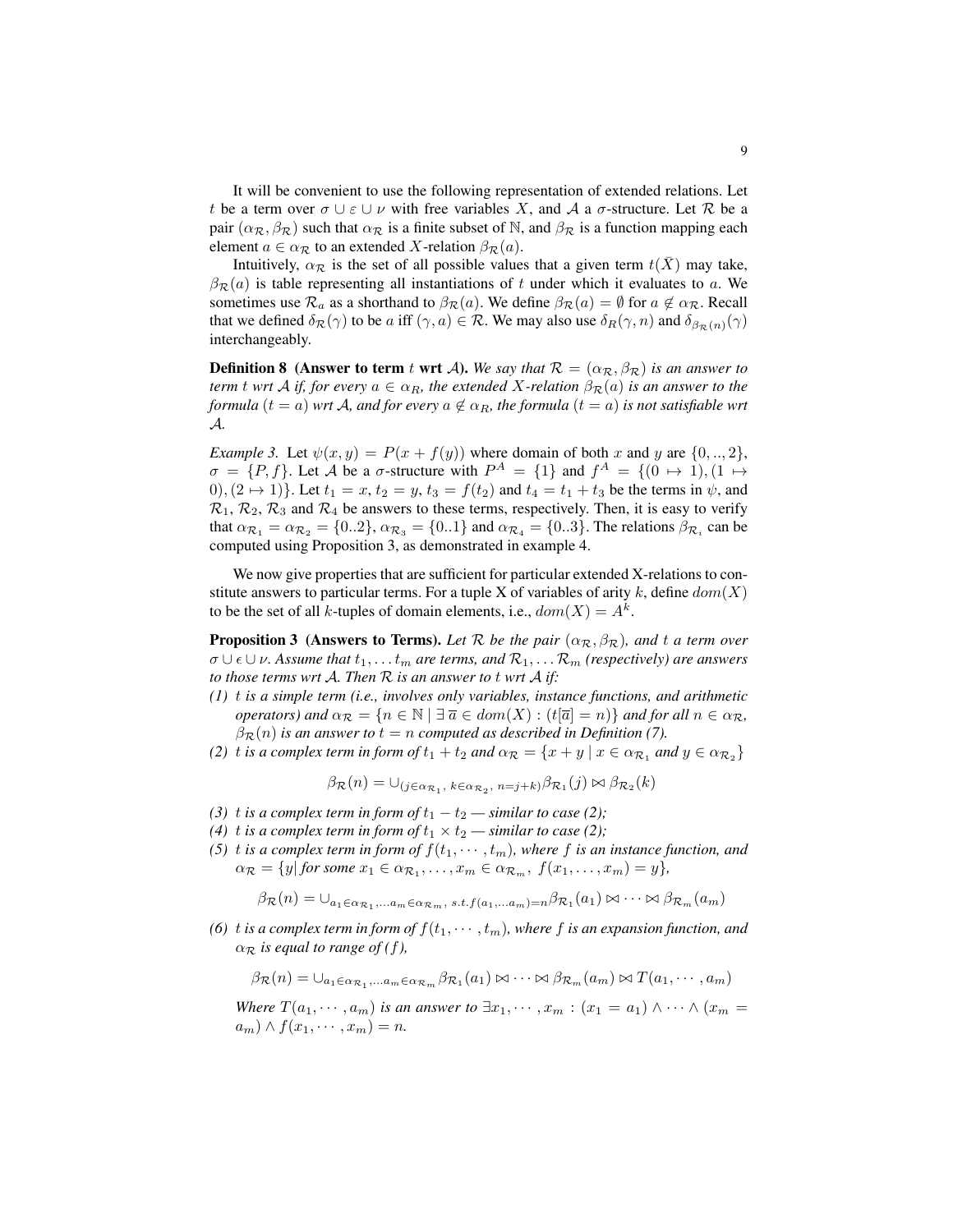*(7)* t *is Count*<sub> $\bar{x}$ </sub> $\{\phi(\bar{x}, \bar{y})\}$  *and*  $\alpha_{\mathcal{R}} = \{n \mid 0 \leq n \leq |dom(\bar{x})|\}$ ,  $\beta_{\mathcal{R}}(n)$  *is an answer to* 

$$
\bigvee_{S \subseteq dom(\bar{x}), |S|=n} \big(\bigwedge_{\bar{a} \in S} \phi(\bar{x}, \bar{y})[\bar{x}/\bar{a}] \land \bigwedge_{\bar{a} \in dom(\bar{x}) \setminus S} \neg \phi(\bar{x}, \bar{y})[\bar{x}/\bar{a}]\big)
$$

*Intuitively, the above formula asserts that there should be exactly* n *different instantiations for*  $\bar{x}$  *such that*  $\phi(\bar{x}, \bar{y})$  *is evaluated as true.* 

*(8)* t *is Max*<sub> $\bar{x}$ </sub> $\{t_1(\bar{x}, \bar{y}) : \phi(\bar{x}, \bar{y}); d_M\}$  *and*  $\alpha_{\mathcal{R}} = \alpha_{\mathcal{R}_1} \cup \{d_M\}$ ,  $\beta_{\mathcal{R}}(n)$  *for every*  $n \in \alpha_{\mathcal{R}}$  *is an answer to* 

$$
\left( \left( \exists \bar{x} t_1(\bar{x}, \bar{y}) = n \land \phi(\bar{x}, \bar{y}) \right) \land \forall \bar{x} (\phi(\bar{x}, \bar{y}) \Rightarrow t_1(\bar{x}, \bar{y}) \le n) \right) \lor \left( n = d_M \land \forall \bar{x} \neg \phi(\bar{x}, \bar{y}) \right)
$$

*Intuitively, the value of Max aggregate, for a fixed instantiation of*  $\bar{y}$ *, is n iff either there is at least one instantiation for*  $\bar{x}$  *such that*  $\phi(\bar{x}, \bar{y})$  *is evaluated as true and among those*  $\bar{x}$ *, the maximum value of*  $t_1(\bar{x}, \bar{y})$  *is equal to* n *or there is no*  $\bar{x}$  *such that*  $\phi(\bar{x}, \bar{y})$  *is evaluated as true and the aggregate's default value,*  $d_M$ *, is equal to* n*.*

- *(9)* t *is Min*<sub> $\bar{x}$ </sub>{ $t_1(\bar{x}, \bar{y})$  :  $\phi(\bar{x}, \bar{y}); d_m$ }  *similar to case (8)*
- $(10)$  t is Sum $_{\bar{x}}\{t_1(\bar{x},\bar{y}): \phi(\bar{x},\bar{y})\}$  and  $\alpha_{\mathcal{R}} = \{\sum_{x\in T} x|\ T \subseteq \alpha_{\mathcal{R}_1}\}$  and  $\beta_{\mathcal{R}}(n)$  for *every*  $n \in \alpha_{\mathcal{R}}$  *is an answer to:*

$$
\bigvee_{\substack{T \subseteq dom(\bar{x}), \\ m | T \to \alpha_{\overline{\mathcal{R}}}, \\ \sum_{\bar{a} \in T} m(\bar{a}) = n}} \left( \bigwedge_{\bar{a} \in T} \left( t_1(\bar{a}, \bar{y}) = m(\bar{a}) \wedge \phi(\bar{x}, \bar{y})[\bar{x}/\bar{a}] \right) \wedge \bigwedge_{\bar{a} \in dom(\bar{x}) \backslash T} \neg \phi(\bar{x}, \bar{y})[\bar{x}/\bar{a}] \right)
$$

*Remark 1.* Although properties of answers for aggregate terms given in Proposition (3) can be seen as constructions too, they do not demonstrate the actual constructions. We presented them to define the properties of the relation corresponding to  $\beta_R(.)$ , the actual constructions are described in section 5.

*Example 4.* (Continue From Example 3)  $\beta_{\mathcal{R}_1}$  and  $\beta_{\mathcal{R}_2}$  correspond to the answer to variables  $x$  and  $y$ . So, each of them should have one free variable. As these two relations are very similar, we only demonstrate  $\beta_{\mathcal{R}_1}$ . Having an answer to  $t_2$ , an answer to  $t_3$ ,  $(\alpha_{\mathcal{R}_3}, \beta_{\mathcal{R}_3})$ , can be computed. By proposition 3, we have  $\beta_{\mathcal{R}_4}(1) = \beta_{\mathcal{R}_1}(0) \bowtie$  $\beta_{\mathcal{R}_3}(1)\cup\beta_{\mathcal{R}_1}(1)\bowtie\beta_{\mathcal{R}_3}(0).$  In other word, the answer to  $t_4$  is 1 if either  $t_1=0\wedge t_3=1$ or  $t_1 = 1 \wedge t_3 = 0$ .

#### 4.1 Base Case for Unevaluated Terms

To extend our grounding algorithm to handle terms which cannot be evaluated out as in Section 3, we add the following base cases to the algorithm.

**Definition 9** (Base Case for Atoms with Unevaluated Terms). Let  $t_1, \dots, t_m$  be *terms, and assume that*  $\mathcal{R}_1, \ldots \mathcal{R}_m$  *(respectively) are answers to those terms wrt structure* A. Then R is an answer to  $P(t_1, \ldots t_m)$  wrt A if *1.*  $P(.,.)$  *is*  $t_1 = t_2$  *and*  $\mathcal{R} = \bigcup_{(i \in \alpha_{\mathcal{R}_1} \cap \alpha_{\mathcal{R}_2})} \beta_{\mathcal{R}_1}(i) \bowtie \beta_{\mathcal{R}_2}(i)$ 2.  $P(.,.)$  *is*  $t_1 \le t_2$  *and*  $\mathcal{R} = \bigcup_{(i \in \alpha_{\mathcal{R}_1}, j \in \alpha_{\mathcal{R}_2}, i \le j)} \beta_{\mathcal{R}_1}(i) \bowtie \beta_{\mathcal{R}_2}(j)$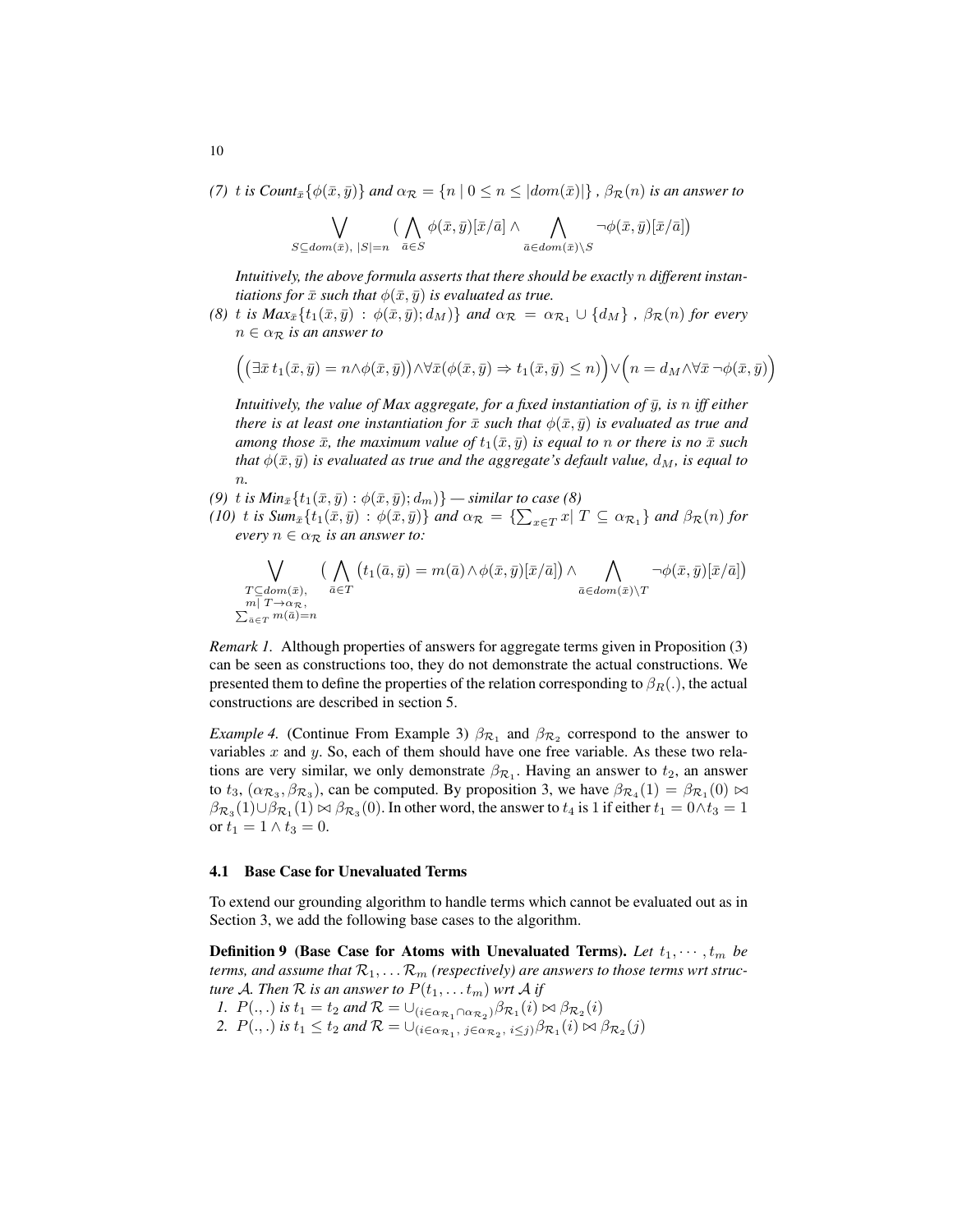| (a)                                          | (b)                                                                                | (c)                               |
|----------------------------------------------|------------------------------------------------------------------------------------|-----------------------------------|
| $\phi$<br>$\boldsymbol{x}$                   | $\phi$<br>$\boldsymbol{x}$                                                         | $\phi$<br>$\boldsymbol{x}$        |
| True<br>0                                    | False<br>$\boldsymbol{0}$                                                          | False<br>0                        |
| $\mathbf{1}$<br>False                        | True<br>1                                                                          | False<br>1                        |
| $\overline{2}$<br>False                      | $\overline{2}$<br>False                                                            | $\overline{\mathbf{c}}$<br>True   |
| $\boldsymbol{y}$<br>0<br>1<br>$\overline{c}$ | (d)<br>φ<br>$\boldsymbol{y}$<br>False<br>0<br>True<br>1<br>False<br>$\overline{c}$ | (e)<br>φ<br>True<br>False<br>True |
|                                              | (f)                                                                                |                                   |
|                                              | φ<br>x y                                                                           |                                   |
|                                              | True<br>0<br>0                                                                     |                                   |
|                                              | False<br>0<br>1                                                                    |                                   |
|                                              | False<br>0<br>2                                                                    |                                   |
|                                              | False<br>1<br>0                                                                    |                                   |
|                                              | True<br>1<br>1                                                                     |                                   |

**Table 1.** Tables for Example 4: a) Answer to  $x = 0$ , i.e,  $\beta_{\mathcal{R}_1}(0)$ , b) Answer to  $x = 1$ , i.e,  $\beta_{\mathcal{R}_1}(1)$ , c) Answer to  $x = 2$ ,i.e,  $\beta_{\mathcal{R}_1}(2)$ , d) Answer to  $f(y) = 0$ ,i.e,  $\beta_{\mathcal{R}_3}(0)$ , e) Answer to  $f(y) = 1$ ,i.e,  $\beta_{\mathcal{R}_3}(1)$ , e) Answer to  $x + f(y) = 1$ ,i.e,  $\beta_{\mathcal{R}_4}(1)$ ,

2 . . . False

 $|2|$ False

*3.* P *is an instance predicate and*

 $\mathcal{R} = \bigcup_{(a_1, \dots, a_m) \in P^{\mathcal{A}}, a_1 \in \alpha_{\mathcal{R}_1}, \dots, a_m \in \alpha_{\mathcal{R}_m}} \beta_{\mathcal{R}_1}(a_1) \bowtie \dots \bowtie \beta_{\mathcal{R}_m}(a_m)$ 

*4.* P *is an expansion predicate and* R *is an answer to*

 $\exists x_1 \ldots x_m$   $(x_1 = t_1 \wedge \cdots \wedge x_m = t_m \wedge P(x_1, \ldots, x_m))$ 

*Example 5.* (Continue From Example 3) Till now, we have computed an answer to  $t_4$ ,  $(\alpha_{\mathcal{R}_4}, \beta_{\mathcal{R}_4})$ . To compute an answer to  $\psi(x, y) = P(x + f(y))$ , one needs to the union of  $\beta_{\mathcal{R}_4}(n)$  for  $n \in P^{\mathcal{A}} \cap \alpha_{\mathcal{R}_4}$ . In this simple example,  $P^{\mathcal{A}} \cap \alpha_{\mathcal{R}_4} = \{1\}$  and therefore  $\beta_{\mathcal{R}_4}(1)$  is the answer to  $\psi$ , too.

## 5 Constructing Answers to Aggregates

We could have an implementation which constructs answers to complex terms by taking literally the conditions described in Proposition 3. However, we would expect this implementation to result in a system with poor performance. In the grounding algorithm, the function which generates  $\psi$  for tuple  $(\gamma, \psi)$  may produce any formula logically equivalent to  $\phi$ . We may think of the function as "gadgets", in the sense this term is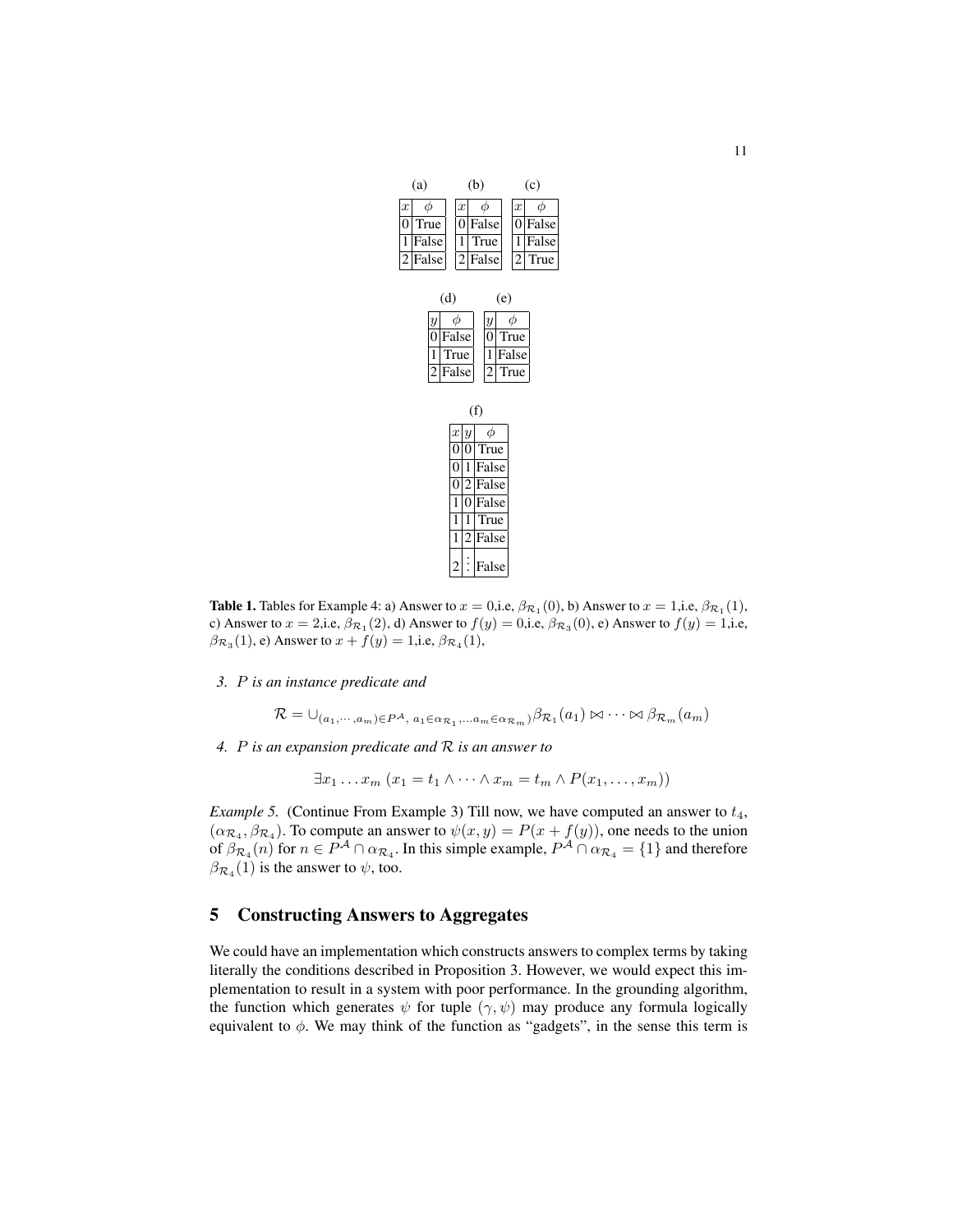used in reductions to prove NP-completeness. Choice of these gadgets is important for some constraints. For example, choosing CNF representations of aggregates is an active area of study in the SAT community (e.g., see [8]). Our method allows these choices to be made at run time, either by the user or automatically, without modification to the main grounding machinery.

As it described in previous sections, to compute an answer to an aggregate one needs to find a set  $\alpha_{\mathcal{R}} \subset N$  and a function  $\beta_{\mathcal{R}}$  which maps every integer to a ground formula. In section 4, we have showed what the set  $\alpha_{\mathcal{R}}$  is for each term and also described the properties of the output of  $\beta_{\mathcal{R}}$  function. Here, we are going to present some gadgets which can be used as  $\beta_{\mathcal{R}}$  for Count, Min, Max and Sum aggregates.

#### 5.1 Gadgets for Count

A gadget for Count aggregate, denoted by  $C(S, n)$ , takes a set  $S = \{f_1, \dots, f_k\}$  of formulas and a non-negative integer,  $n$ , and returns a formula  $f$ , such that in every model satisfying  $f$ , exactly  $n$  of the formulas in  $S$  are evaluated as true.

We have implemented gadgets for count aggregate based on several representations that seem useful in practice, and describe two of these here. In [9], we have described six gadgets we have used to translate the Count aggregate into CNF.

BDD Gadget for Count One can use binary decision diagrams (BDD) to construct CNF clauses for cardinality constraints. We adopt the algorithm described in [10]. Each BDD node is an if-then-else gate. So, the constraint  $(x_1, \dots, x_k) = n$  can be described using  $(k - n + 1) \times n$  such nodes.

We inductively calculate  $F_r^c$ 's where  $F_r^c$  is a formula satisfying the properties of output of  $C({x_1 \cdots x_r}, c)$ . The base cases are:

$$
F_r^c = \begin{cases} \top & \text{if } r \text{ and } c \text{ are both zero} \\ \bot & r = 0 \text{ and } c > 0 \end{cases}
$$

The inductive case of  $F_{r+1}^{c+1}$  can be described as follows:

$$
F_{r+1}^{c+1} = (F_r^c \wedge x_{r+1}) \vee (F_r^{c+1} \wedge \neg x_{r+1})
$$

And the other inductive case is  $F_{r+1}^0 = F_r^0 \wedge \neg x_{r+1}$ 

**Proposition 4.** If a structure satisfies  $F_k^n$ , it satisfies exactly n formulas out of  $\{x_1, \dots, x_k\}$ . *So,*  $F_k^n$  can be used as the output of  $C(\lbrace x_1, \cdots, x_k \rbrace, n)$ .

*Example 6.* Let  $x_1 = E_1(1, 2), x_2 = \neg E_1(2, 3)$  and  $x_3 = E_2(1)$ , an answer to  $C({x_1, \dots, x_3}, 1)$  can be produced using this method:

$$
F_3^1 = (x_3 \land (\neg x_2 \land \neg x_1)) \lor (\neg x_3 \land ((x_2 \land \neg x_1) \lor (\neg x_2 \land x_1)))
$$

$$
F_3^1 = (E_2(1) \land (E_1(2,3) \land \neg E_1(1,2))) \lor (\neg E_2(1) \land ((\neg E_1(2,3) \land \neg E_1(1,2)) \lor (E_1(2,3) \land E_1(1,2))))
$$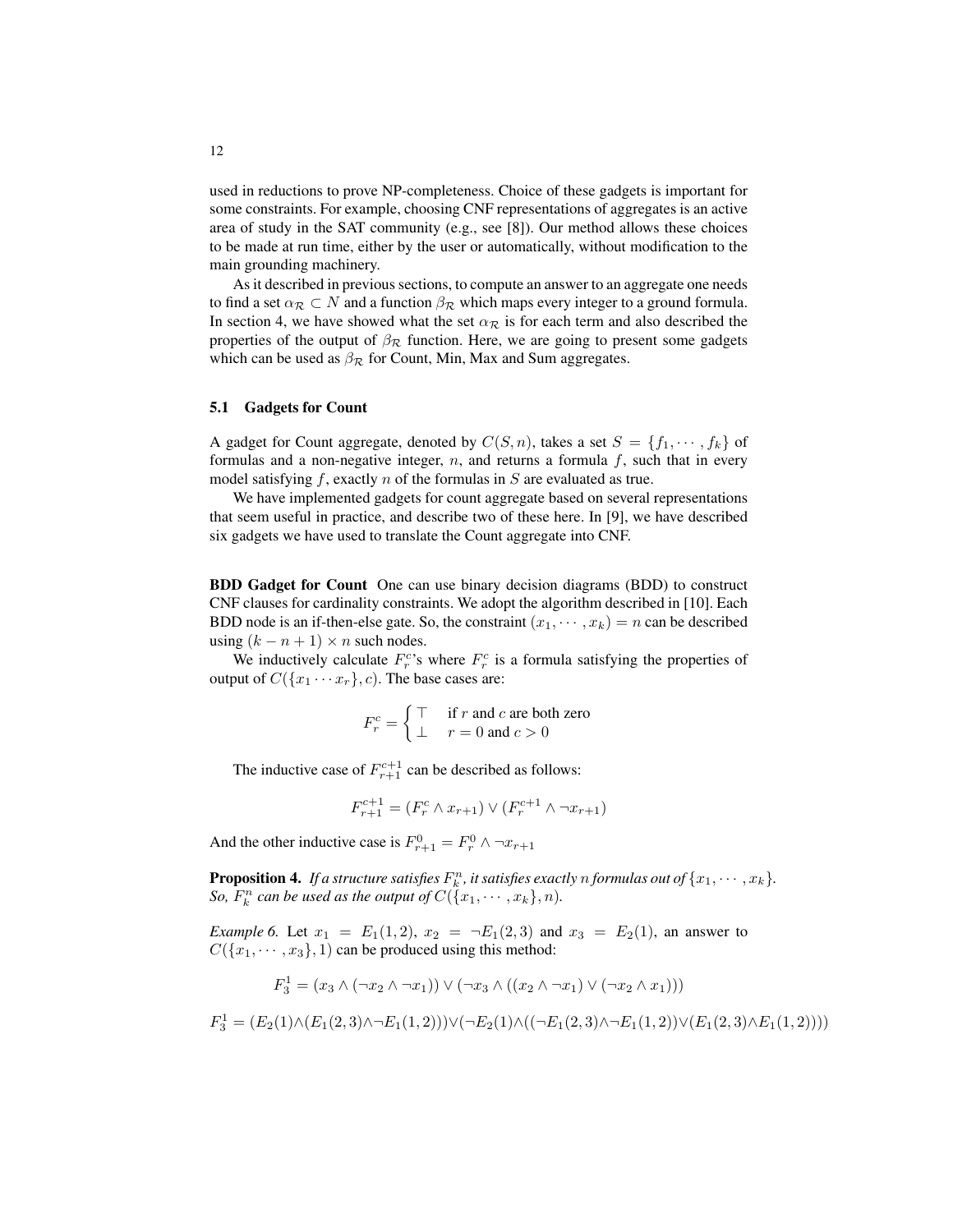**Sorting Network Gadget for Count** A sorting network is a circuit with  $k$  input wires and  $k$  output wires consisting of a set of comparators with two input wires and two output wires. Each output of a comparator is used as an input to another comparator except those used as output wires of the sorting network itself.

If the input to a sorting network contains  $Z$  zeros and  $O$  ones, the first  $O$  outputs of the sorting network are guaranteed to contain one and the rest output wires contain zeros. Therefore, it can be concluded that there are exactly  $i$  ones in the input iff the value of *i*-th output wire is one while the  $i + 1$ -th output wire is zero.

A single comparator element with inputs  $f_1$  and  $f_2$  is defined to be  $f_1 \wedge f_2$ , for smaller value, and  $f_1 \vee f_2$ , for larger value.

Proposition 5. *An implementation of counting gadget using BDD's needs* O(nk) *clauses* and  $O(nk)$  literals. Such an implementation using bitonic sorting networks needs  $O(n\log^2 n)$ *clauses and*  $O(n \log^2 n)$  *literals.* 

#### 5.2 Gadgets for Max and Min

A gadget for Max aggregate, denoted by  $M(T, d_M, n)$ , takes a set  $T = \{(n_1, f_1), \cdots, (n_k, f_k)\}\$ of pairs of integer and formulas and an integer,  $n$ , and returns a formula  $f$ , such that in every structure satisfying f,  $\beta_{\mathcal{R}}(n)$  is satisfied and vice versa. A gadget for Max can be implemented using the following approach. A similar approach is also used for Min.

Let  $T = \{(n_1, f_1), \cdots, (n_k, f_k)\}\$  and  $d_M$  be an integer. Without loss of generality, we can assume that  $n_{i+1} > n_i$ . Let  $F_r = f_r \wedge \bigwedge_{1 \leq i < r} \neg f_i$ . Then,

$$
M(T, d_M, n) = \begin{cases} F_i & \exists i : (n_i = n) \land (n \neq d_M) \\ f'_j \land \bigwedge_{1 \leq i \leq k} \neg f_i & \nexists i : (n_i = n) \land (n = d_M) \\ F_i \lor \bigwedge_{1 \leq i \leq k} \neg f_i & \exists i : (n_i = n) \land (n = d_M) \\ \bot & n \notin \alpha_{\mathcal{R}} \end{cases}
$$

**Proposition 6.** *The implementation for the gadget*  $M(T, d_M, n)$  *given above describes a correct gadget for Max. The CNF produced by this gadget contains, at most,*  $k + 1$ *clauses and*  $\theta(k^2)$  *literals.* 

A correct gadget for Min can be obtained dually.

#### 5.3 Gadgets for Sum

A gadget for Sum aggregate, denoted by  $S(T, n)$ , takes a set T of pairs of integer and formula and an integer,  $n$ , and returns a formula f, such that in every structure satisfying f,  $\beta_{\mathcal{R}}(n)$  is satisfied and vice versa. A gadget for Sum can be implemented using the following approach.

Let  $T = \{(n_1, f_1), \cdots, (n_r, f_k)\}\)$ . Define  $S(T, n)$  to be  $F_k^n$  where  $F_r^{s}$ 's are inductively constructed based on the following definitions:

$$
F_r^s = \begin{cases} \top & \text{if } r \text{ and } s \text{ are both zero} \\ \bot & r = 0 \text{ and } s \neq 0 \end{cases}
$$

$$
F_{r+1}^s = (F_r^s \land \neg f_{r+1}) \lor (F_r^{s-n_{r+1}} \land f_{r+1})
$$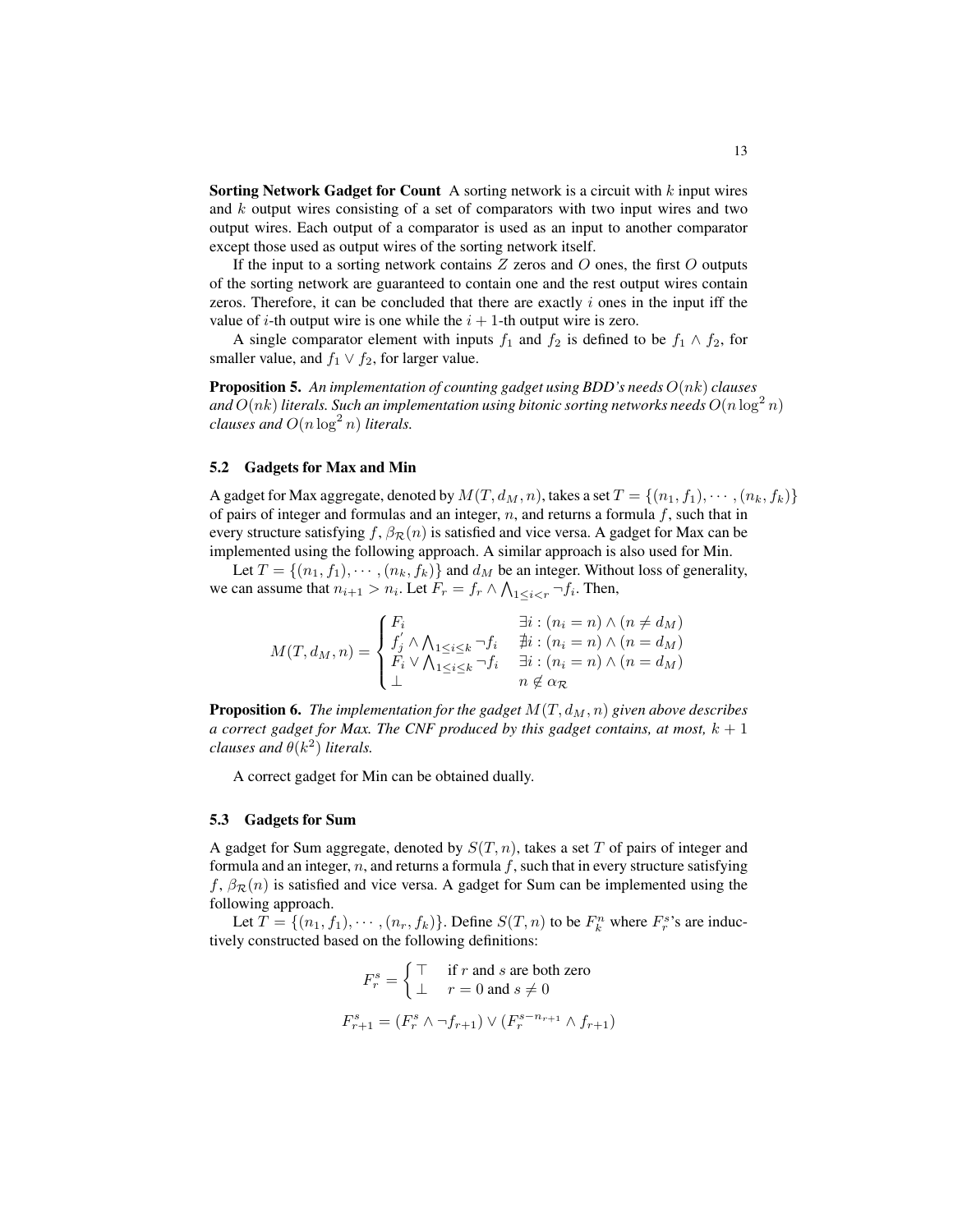Proposition 7. *The implementation for the gadget* S(T, s) *given above describes a correct gadget for sum aggregate. The CNF generated using this gadget has* O(nk) *clauses and* O(nk) *literals.*

## 6 Complexity of Grounding

For any fixed FO  $\phi$ , grounding with respect to finite structure A can easily be done in time polynomial in  $|A|$ . Either direct generation of all instantiations of variables or the algorithm of Section 2 will suffice to do so. (It does not follow that producing a good grounding quickly in practice is easy. Indeed, it is not.) Proving this for the relational algebra based method is a simple structural induction involving the observation that the relational algebra operations (including the versions adapted for extended X relations), are polytime.

Answers to terms are also constructed inductively using operations of the relational algebra. After verifying that the tables for aggregates can be constructed in polynomial time, a similar induction can be used to extend the proof of polytime grounding for relational algebra based grounding to the method described in this paper for formulas with complex terms, for all terms that do not involve the Sum aggregate.

For the sum aggregate, there are cases where any answer constructed according to our definition of an answer to a term must be of exponential size. To see this, consider the following knapsack constraint

$$
Sum_o\{w(o) : InKnapsack(o)\} < k,
$$

Which states a bound on the sum of the weights of the objects in the knapsack. Assume that InKnapsack is an expansion predicate. There are exponentially many possible choices for the contents of the knapsack (each object  $\sigma$  may be in or out), and thus exponentially many possible sums, each of which may be distinct. Since our answer contains a tuple for each possible sum, the answer must be of exponential size. (Notice that, although every relation over A is polysize, the answer to aggregate operations may contain values which are not in A.)

It is worth mentioning that, although in the worst case a grounding algorithm based on our current definition of an answer to a term can be exponential, the method we implement is pseudo-polynomial (much like pseudo-polynomial algorithms used for knapsack and subset sum), and many real world examples can be grounded quickly.

To obtain polysize groundings for a term in which Sum is applied to an expansion predicate, we must encode numbers in binary. To do this within our grounding algorithm, we must modify our definition of an answer to a term, as follows.

(Binary Answers to Terms). Let  $t(\overline{x})$  be a term and A an arithmetical structure. We say  $\mathcal R$  is a binary answer to t wrt  $\mathcal A$  iff  $\mathcal R$  is a collection of extended X-relations  $\mathcal{R}_0, \cdots, \mathcal{R}_{n-1}$  where for any of these extended X-relations like  $\mathcal{R}_k$  we have that  $\mathcal{R}_k$ is an answer to formula

 $(t(\overline{x}) \mod 2^{k+1}) \geq 2^k$ 

Intuitively, a binary answer to a term is a set of  $n$  relations where the  $k$ -th relation tells us under what conditions the k-th bit of the result of a term becomes one. With this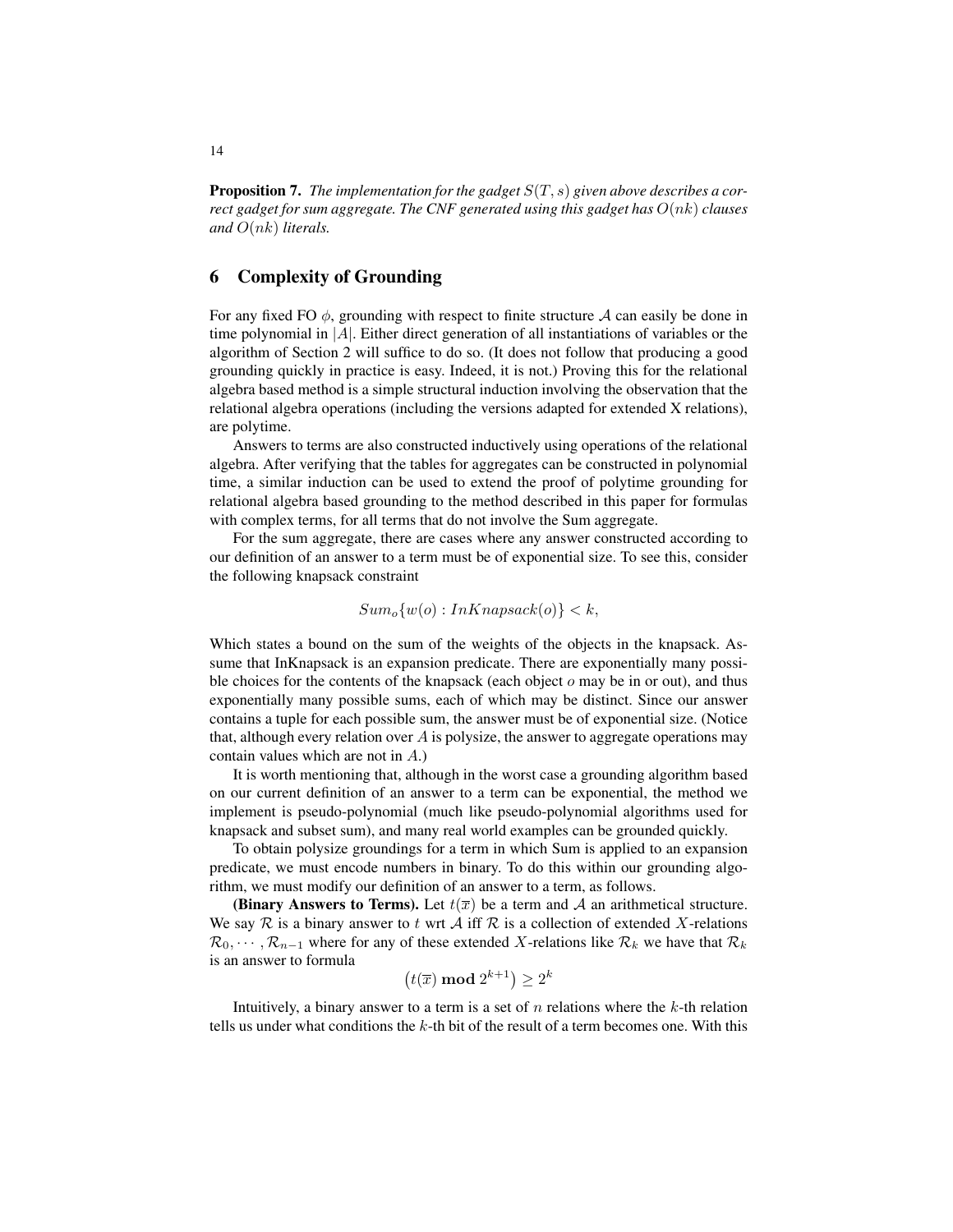approach, we can implement a relational algebra based grounder which is polytime for terms that contain Sum, as well as all other operations mentioned in this paper. Details are left for a future report.

## 7 Experimental Evaluation

In this section we report some empirical observations on the performance of an implementation of the methods we have described.

We will start by giving the specification of one of our examples and discussing how our empirical results for this specific example can be interpreted.

*Example 7.* The first specification is as follows:

$$
\forall x: Max_y(Count_z(E(y, z)); E(x, y); Min_z(z; I(z))) = x
$$

where  $E$  is an expansion predicate and  $I$  an instance predicate. For this example, three different gadgets are used for count-aggregate. The BDD based method, the sorting network method and a merged method which chooses either the output of BDD's or the output of sorting network gadgets. Table (2) shows the number of Tseiten variables generated by our grounder, the number of clauses in the output CNF file, and running time of grounder and SAT solver. The entries in Table (2) are for the case when domain of all variables are from 1 to 100.

Table 2. Statistics of the First Specification

| Gadget           | # of CNF Variables # of Clauses Gnd. Time SAT Solving Time |      |     |      |
|------------------|------------------------------------------------------------|------|-----|------|
| <b>BDD</b>       | 1.5M                                                       | 5M   | 24s | эs   |
| Sorting Networks | 280K                                                       | 1.3M | 5s  | 0.6s |
| Merged           | 840K                                                       | 2.9M | 13s | 1.5s |

The results on the rest of examples are given in Table (3). As one might expect, the merged version of counting has a performance in between the two others. This version of counting gadget can then be seen as one which can be used as a default option when users do not have in depth knowledge about their problem.

Examples 2, 3 and 4 in Table (3) have instance domain sizes of 100, 1000 and 100 respectively.

#### 7.1 A Real World Example

As far, we presented our approach to grounding aggregates and arithmetic. As a motivating example, we show how haplotype inference problem[11] can be axiomatized in our grounder. To argue that the CNF generated through our grounder is efficient, we will use a well-known and optimized encoding for haplotype inference problem and show that the same CNF will be obtained without much hardship.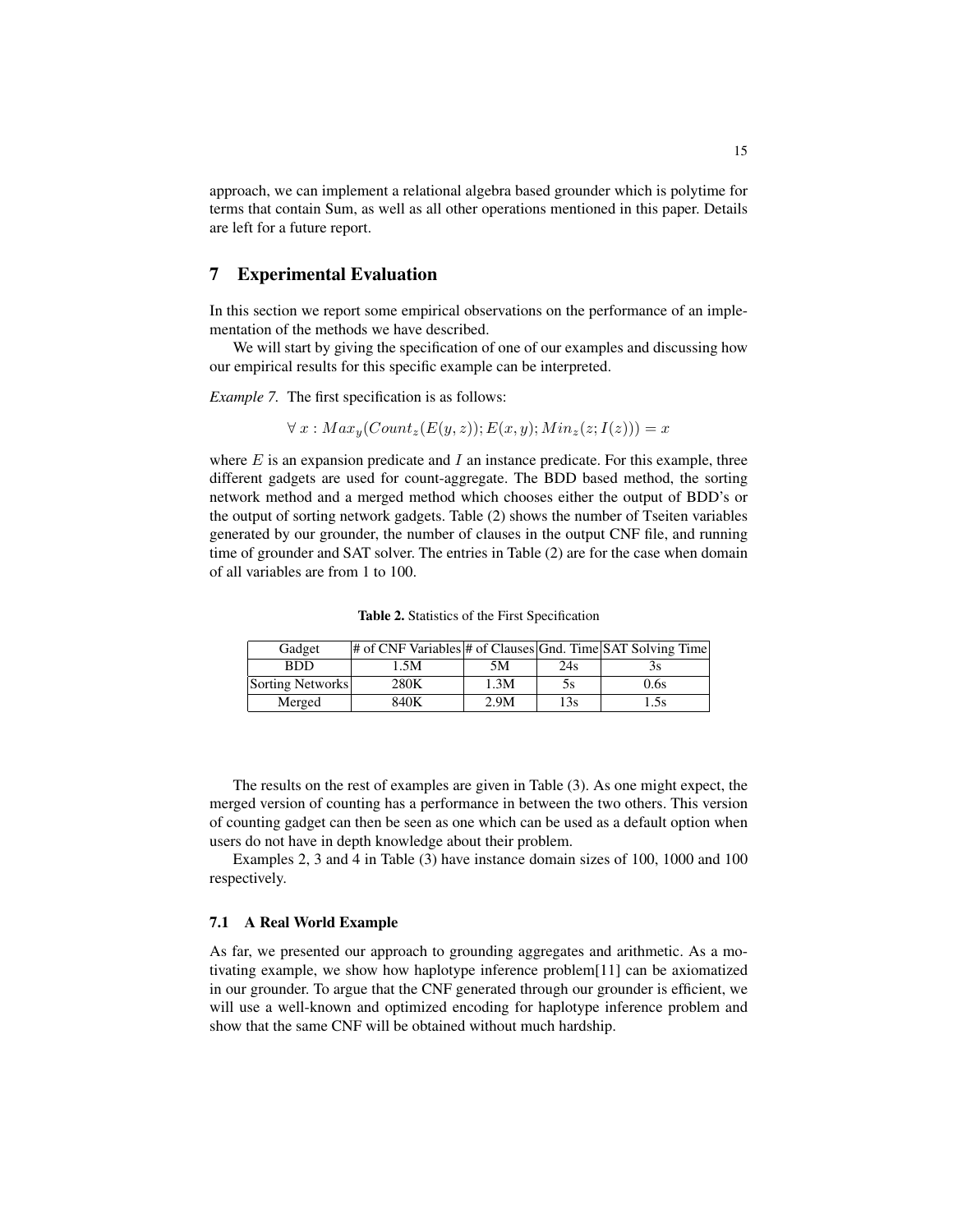Table 3. Statistics on the Rest of Examples

| Example # | Gadget           | # of CNF Variables # of Clauses Gnd. Time SAT Time |      |       |       |
|-----------|------------------|----------------------------------------------------|------|-------|-------|
| 2         | <b>BDD</b>       | 520K                                               | 850K | 3.3s  | 0.7s  |
| 2         | Sorting Networks | 180K                                               | 540K | 2.1s  | 0.2s  |
| 2         | Merged           | 210K                                               | 530K | 2s    | 0.25s |
| 3         | <b>BDD</b>       | 5K                                                 | 7Κ   | 0.8s  | 0.0s  |
| 3         | Sorting Network  | 42K                                                | 120K | 0.31s | 1.1s  |
| 3         | Merged           | 5K                                                 | 7K   | 0.9s  | 0s    |
| 4         | <b>BDD</b>       | 1.5M                                               | 2.5M | 1.0s  | 8.2s  |
| 4         | Sorting Network  | 290K                                               | 790K | 3.1s  | 32.7s |
|           | Merged           | 840K                                               | 1.7M | 6.9s  | 35.3s |

In haplotype inference problem, we are given an integer  $r$  and a set,  $G$ , consisting of n strings in  $\{0, 1, 2\}^m$ , for a fixed m. We are asked if there exists a set of r strings, H, in  $\{0,1\}^m$  such that for every  $g \in G$  there are two strings in H which explain g. We say two strings  $h_1$  and  $h_2$  explain an string g iff for every position  $1 \le i \le m$  either  $g[i] = h_1[i] = h_2[i]$  or  $g[i] = 2$  and  $h_1[i] \neq h_2[i]$ .

The following axiomatization is intentionally produced in a way to generate the same CNF encoding as presented in [11] in the assumption that the gadget used for count is a simplified adder circuit [11].

- 1.  $\forall i \forall j \ (g(i, j) = 0 \supset \exists k \ ((\neg h(k, j) \vee \neg S^a(k, i)) \wedge (\neg h(k, j) \vee \neg S^b(k, i))))$
- 2.  $\forall i \forall j \ (g(i, j) = 1 \supset \exists k \ ((h(k, j) \vee \neg S^a(k, i)) \wedge (h(k, j) \vee \neg S^b(k, i))))$
- 3. ∀*i*∀*j*  $(ga(i, j) \neq gb(i, j))$
- 4.  $\forall i \forall j$   $(g(i, j) = 2 \supset \exists k \left( (h(k, j) \vee \neg ga(i, j) \vee \neg S^a(k, i)) \wedge (\neg h(k, j) \vee ga(i, j) \vee \neg g(j, j)) \right)$  $\neg S^a(k,i)) \wedge (h(k,j) \vee \neg gb(i,j) \vee \neg S^b(k,i)) \wedge (\neg h(k,j) \vee gb(i,j) \vee \neg S^b(k,i)))$
- 5.  $\forall i \ (Count_k(S^a(k, i)) = 1)$
- 6.  $\forall i \ (Count_k(S^b(k, i)) = 1)$

In the above axiomatization,  $g(i, j)$  is an instance function which gives the character at position j of i-th string in G. The expansion predicate  $h(k, i)$  is true iff the i-th position of the k-th string in H is one. The expansion predicate  $S^a(k, i)$  is true iff k-th string in H is one of the explanations for *i*-th string in G. S<sup>b</sup> has a similar meaning.  $ga(i, j)$  and  $gb(i, j)$  are some peripheral variables which are used in axiom (4).

Table (4) shows the detailed information about running time of haplotype inference instances produced by the ms program[11]. The axiomatization given above corresponds to the row labelled with "Optimized Encoding". The other row labelled with "Basic Encoding" also comes from the same paper [11] but as noted there and shown here produces CNF's that take more time to solve.

So, using Enfragmo as grounder, we have been able to describe the problem in a high level language and yet reproduce the same CNF files that have been obtained through direct reductions. Thus, Enfragmo enables us to try different reductions faster. Of course, once a good reduction is found, one can always use direct reductions to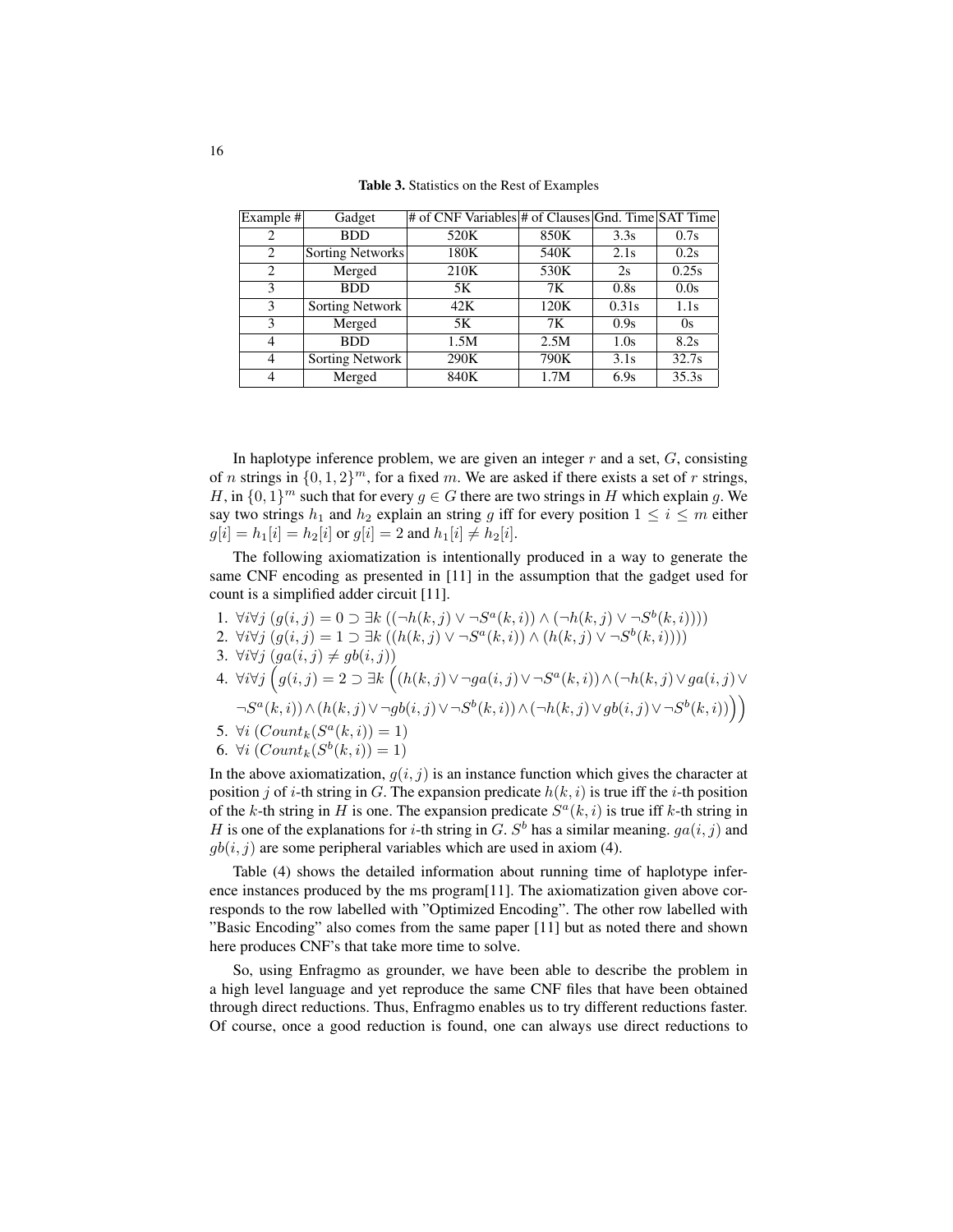Table 4. Haplotyping Problem Statistics

|                    |                  | Grounding SAT Solving CNF Size |                   |
|--------------------|------------------|--------------------------------|-------------------|
| Basic Encoding     | $2.2$ s          | 12.3 s                         | $18.9 \text{ MB}$ |
| Optimized Encoding | 1.9 <sub>s</sub> | 0.95 s                         | $\vert$ 13.3 MB   |

achieve higher grounding speed although, as table (4) shows, Enfragmo also has a moderate grounding time when compared to the solving time.

Another noteworthy point is that different gadgets show different performances under different combinations of problems and instances. So, using different gadgets also enables a knowledgeable user to choose the gadget that serves them best. The process of choosing a gadget can also be automatized through some heuristics in the grounder.

### 8 Conclusion

n model-based problem solving, users need to answer the questions in form of "What is the problem?" or "How can the problem be described?". In fact they do not need to know how the problem can be solved. In this approach, the users only need to describe their problems in a high-level language. Then, the system takes the specification, together with a problem instance, and produces the solution to the problem. This considerably reduces the amount of expertise a user need to have, and makes advanced solver technology accessible to a wider variety of users.

The untimate goal of having a high-level language is to enable naive users to encode their problems. For this purpose, it is necessary to enrich the language with useful constructs such as aggregates. Although, adding these constructs to the syntax of language does not increase the expressive power of the language, it makes the process of describing problems much easier. E.g. it is not easy to express the cardinality constraints in pure first-order logic. We extended our grounder to be able to convert the new structures to CNF and further showed that our grounder can reproduce the same CNF files from the high level language as the one obtained through direct reductions.

#### References

- 1. Frisch, A.M., Grum, M., Jefferson, C., Hernandez, B.M., Miguel, I.: The design of ESSENCE: a constraint language for specifying combinatorial problems. In: Proc. IJCAI'07. (2007)
- 2. Mitchell, D., Ternovska, E.: A framework for representing and solving NP search problems. In: Proc. AAAI'05. (2005)
- 3. Gent, I., Jefferson, C., Miguel, I.: Minion: A fast, scalable, constraint solver. In: ECAI 2006: 17th European Conference on Artificial Intelligence, August 29-September 1, 2006, Riva del Garda, Italy: including Prestigious Applications of Intelligent Systems (PAIS 2006): proceedings, Ios Pr Inc (2006) 98
- 4. Patterson, M., Liu, Y., Ternovska, E., Gupta, A.: Grounding for model expansion in kguarded formulas with inductive definitions. In: Proc. IJCAI'07). (2007)
- 5. Mohebali, R.: A method for solving np search based on model expansion and grounding. Master's thesis, Simon Fraser University (2006)